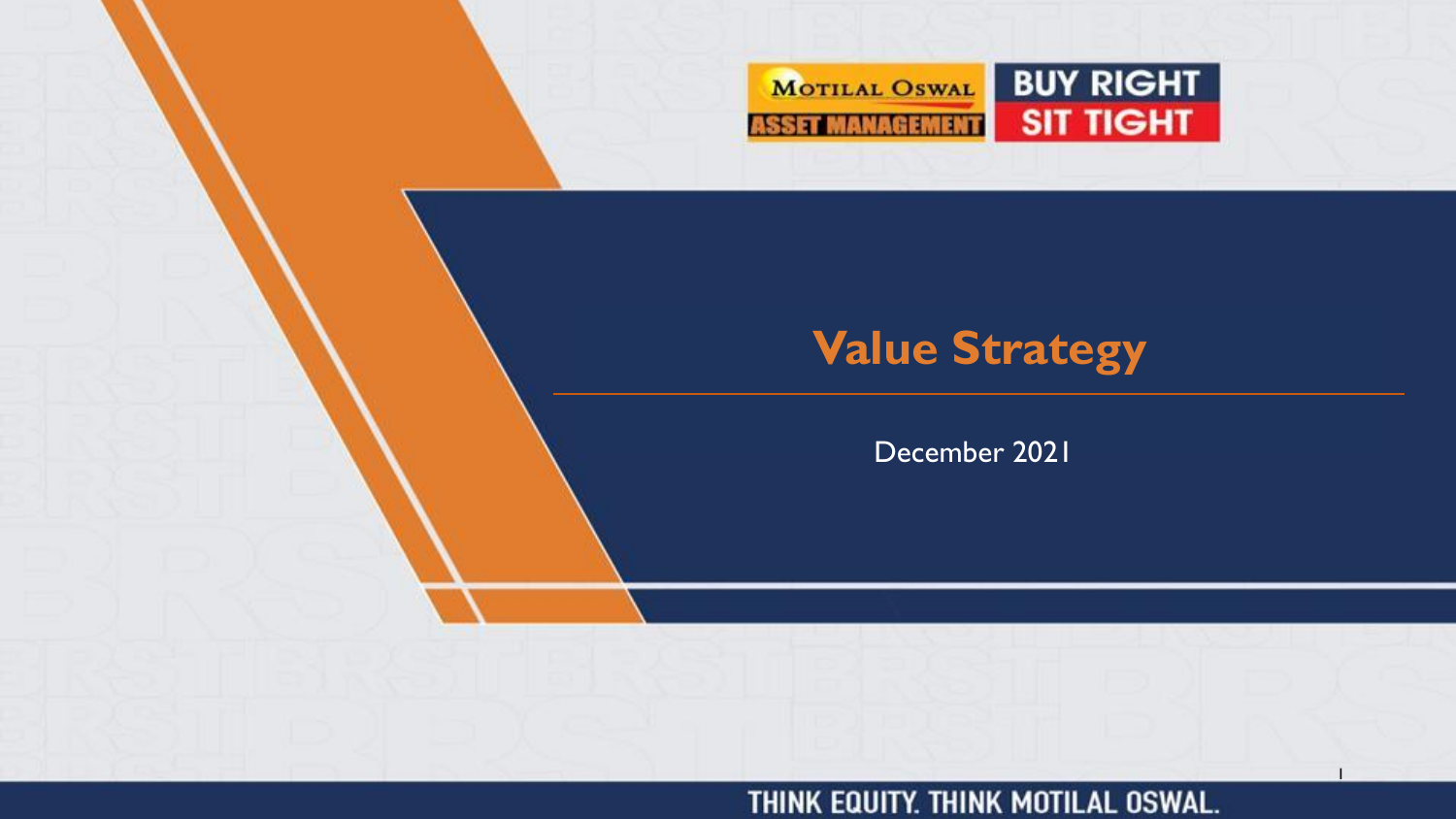### **PORTFOLIO SNAPSHOT**



#### Data as on 30<sup>th</sup> November 2021

Disclaimer: The Stocks mentioned above are used to explain the concept and is for illustration purpose only and should not be used for development or implementation of any investment strategy. It should not be construed as may or may not be part of our portfolio/strategy/ schemes. Past performance may or may not be sustained in future. \* Excluding Bharti



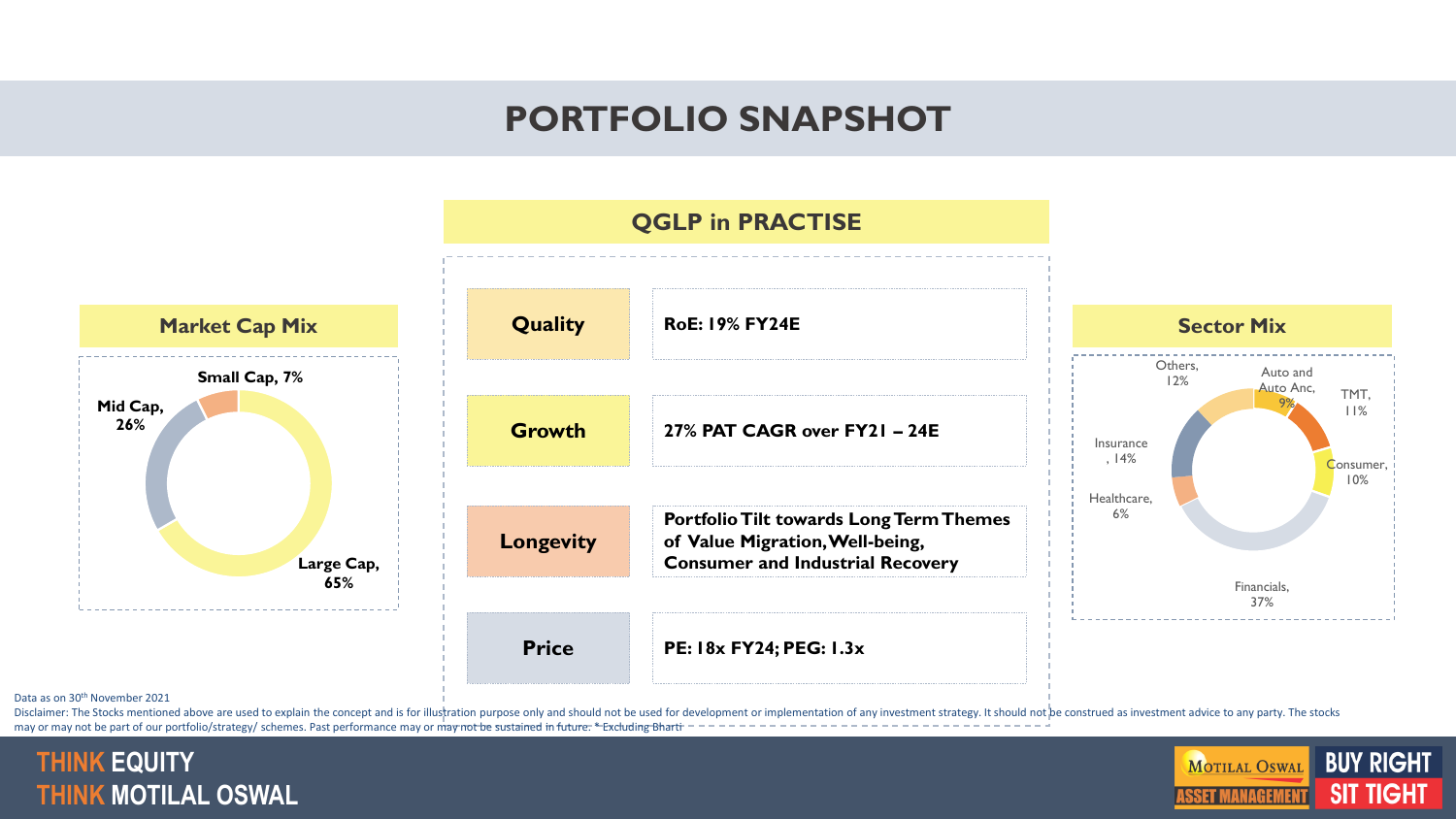**Quality** 

 $\omega = 1$ 

| <b>QUALITY OF BUSINESS</b>                        |                                               | <b>QUALITY OF COMPANY</b>                          | <b>QUALITY OF MANAGEMENT</b>              |                                      |
|---------------------------------------------------|-----------------------------------------------|----------------------------------------------------|-------------------------------------------|--------------------------------------|
| <b>Profit Pool</b>                                |                                               | <b>RoE &gt; Cost of Equity</b>                     | <b>Unquestionable</b><br><b>Integrity</b> |                                      |
| <b>Consumer Facing</b>                            |                                               | <b>Positive Operating Cash Flow</b>                | <b>Demonstrable</b><br><b>Competence</b>  |                                      |
|                                                   |                                               |                                                    |                                           |                                      |
| <b>Disruption Quotient</b>                        |                                               | <b>Sustainable Competitive</b><br><b>Advantage</b> | <b>Growth Mindset</b>                     |                                      |
| <b>Competitive Intensity</b>                      |                                               |                                                    | <b>Skin In the Game</b>                   |                                      |
| <b>RoE</b> 18%                                    | <b>Positive Operating</b><br><b>Cash Flow</b> | <b>Promoter Holding</b><br>at 43% (Average)        | >90% of Portfolio is<br><b>B2C</b>        |                                      |
| <b>THINK EQUITY</b><br><b>THINK MOTILAL OSWAL</b> |                                               |                                                    | <b>MOTILAL OSWAL</b><br>ASSET MANAGEMENT  | <b>BUY RIGHT</b><br><b>SIT TIGHT</b> |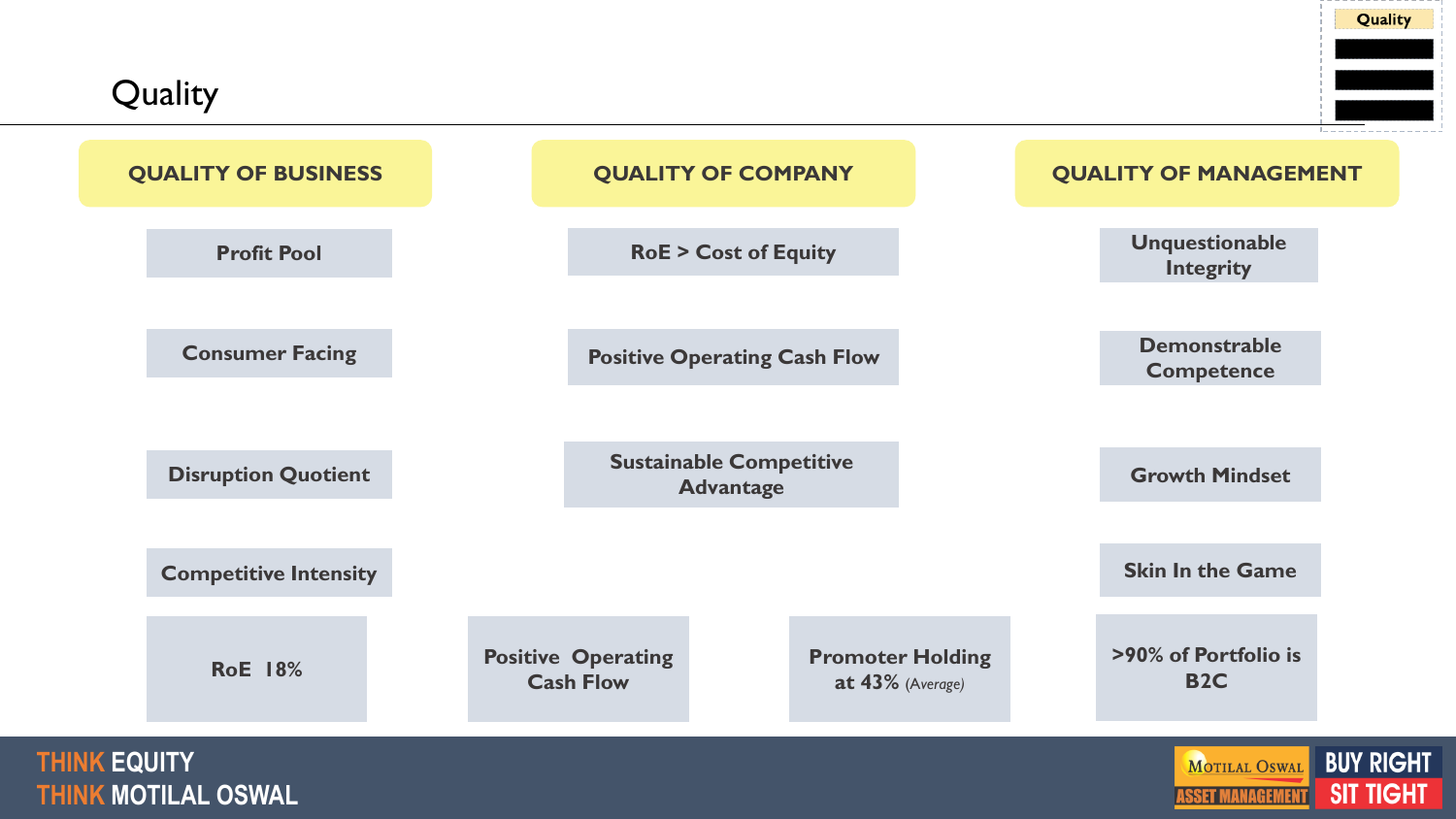Growth





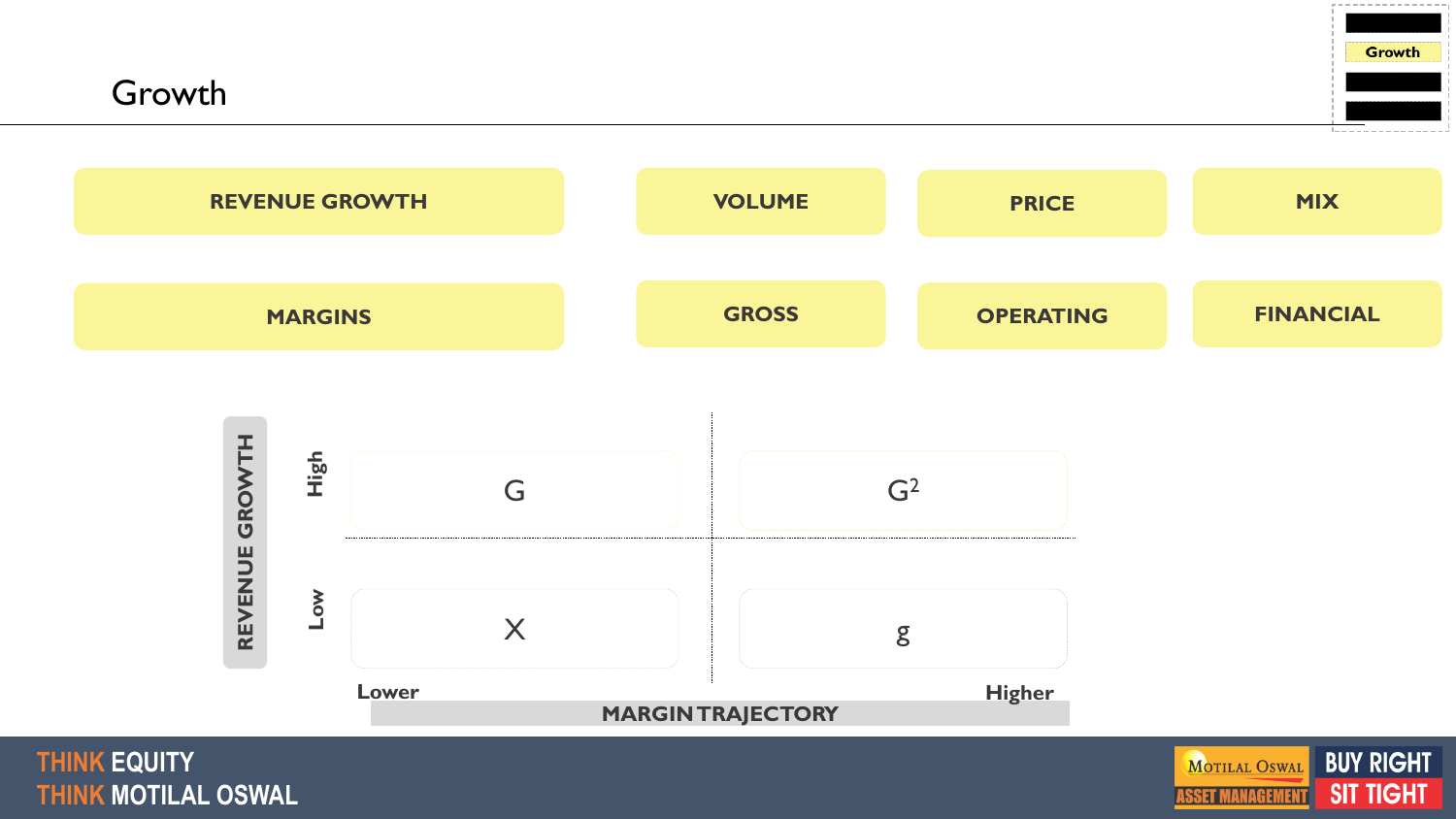### Growth in the Portfolio





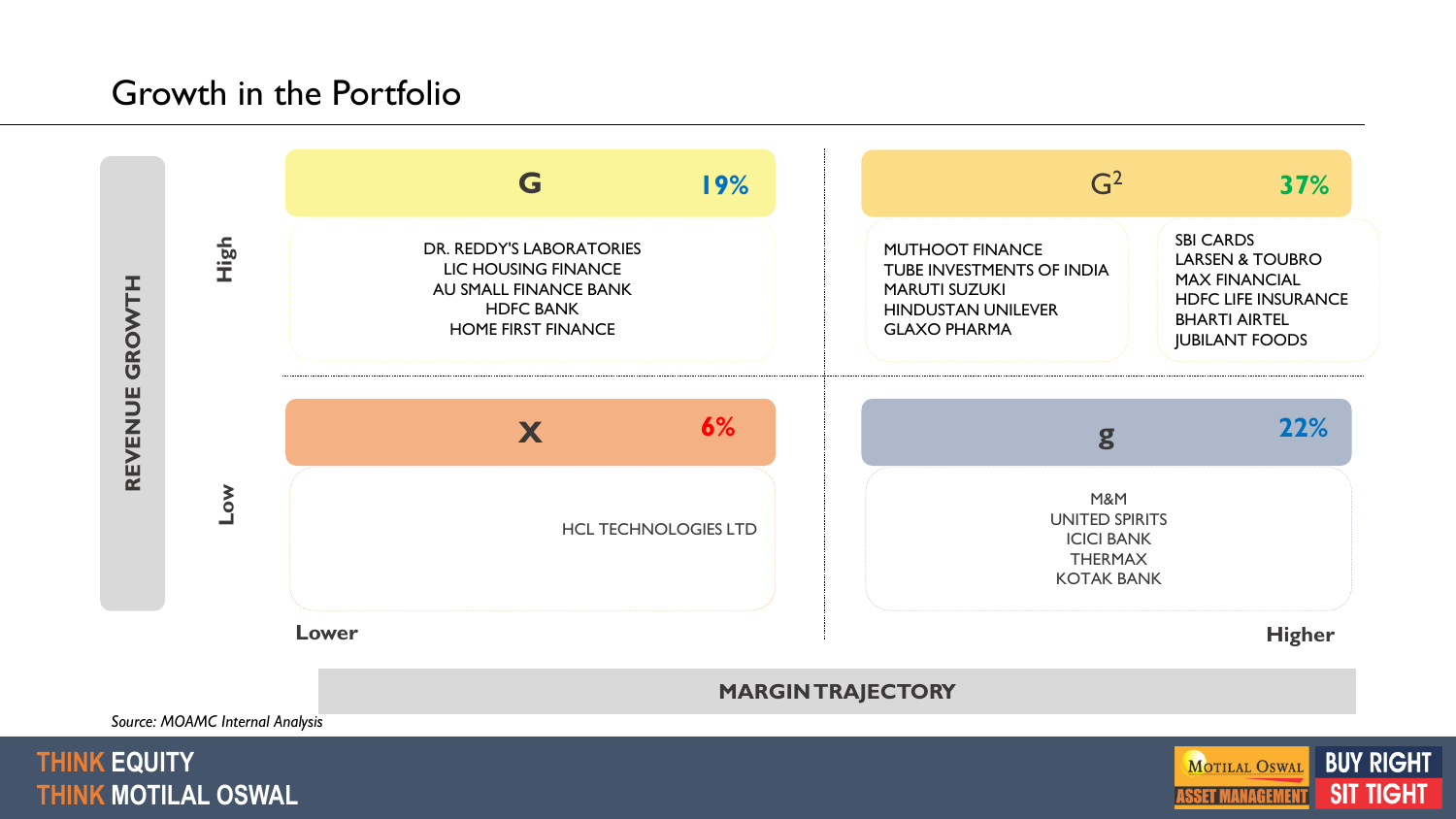





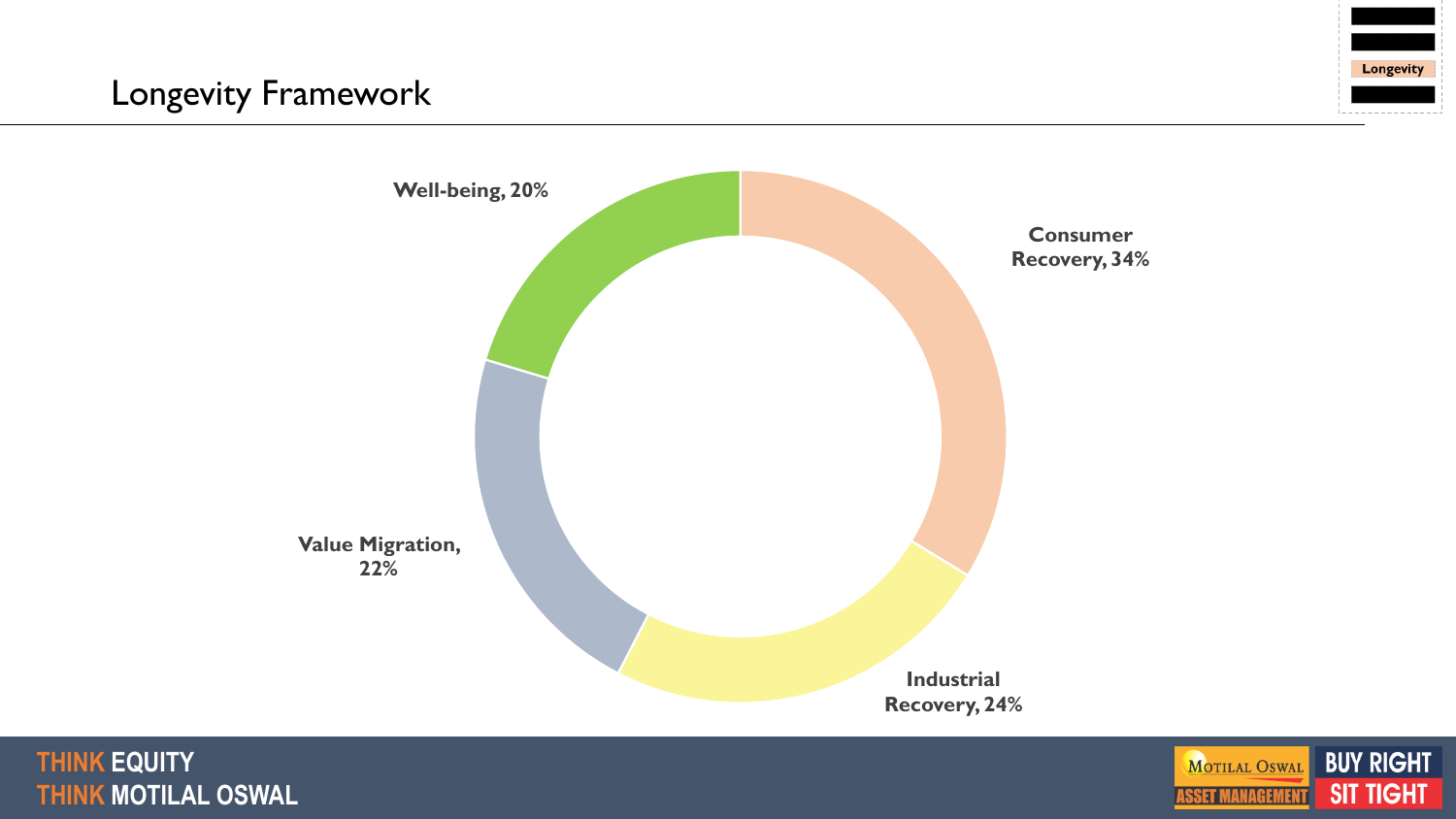



#### **THINK EQUITY THINK MOTILAL OSWAL**

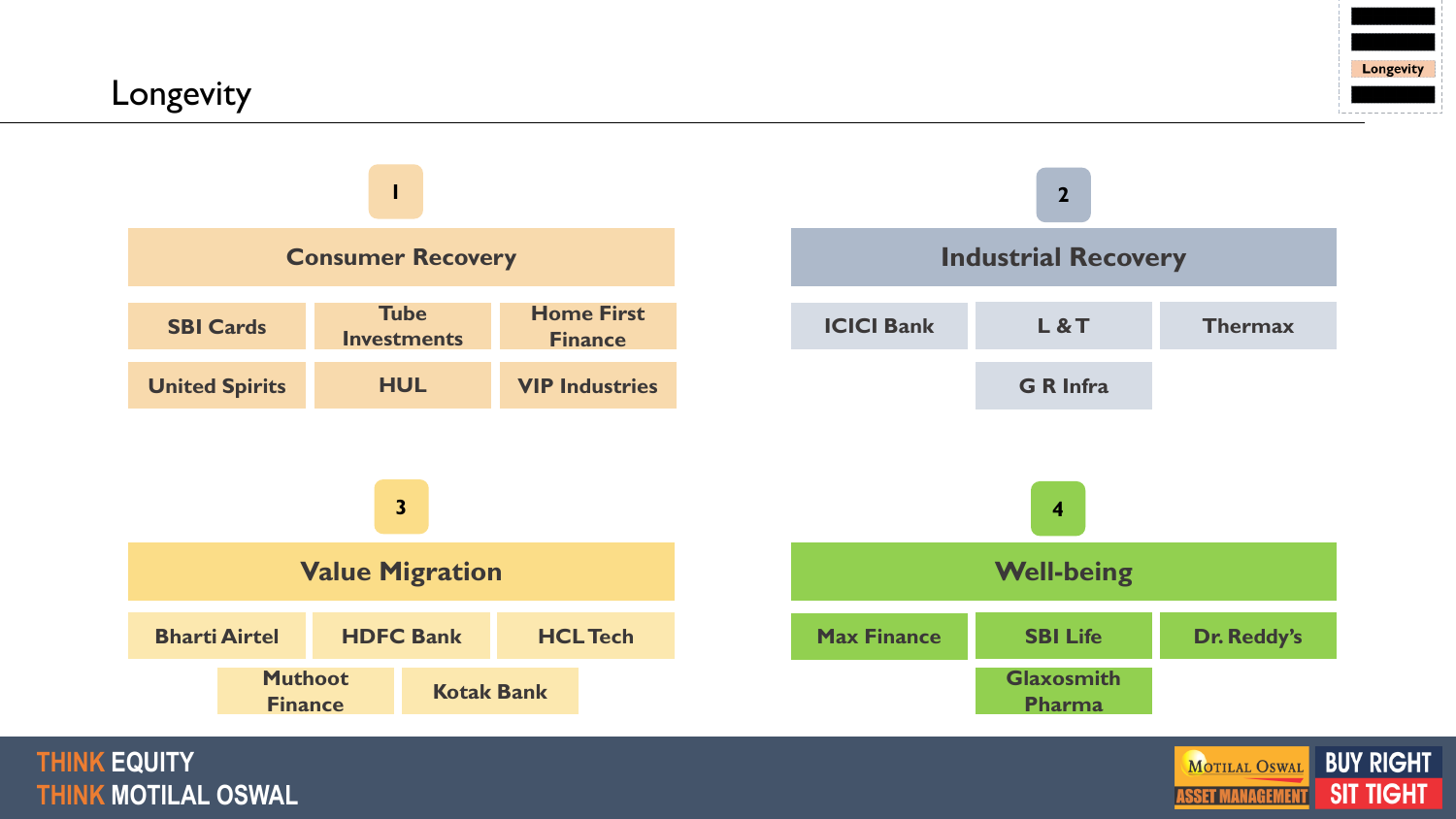

"It's far better to buy a wonderful company at a fair price than a fair company at a wonderful price"

"There is no Value without growth. There is no such thing as Value Stocks or Growth stocks. They are not *two different categories!"*

*Warren Buffet*

|                           | <b>FY20</b> | <b>FY21</b> | <b>FY22e</b> | <b>FY23e</b> |
|---------------------------|-------------|-------------|--------------|--------------|
| <b>Earnings</b><br>Growth | 12%         | 21%         | 26%          | 25%          |
| P/E                       | 37x         | 28x         | 23x          | l8x          |

Source: Bloomberg Consensus Estimate

Disclaimer: Past performance may or may not be sustained in future. The above table is used to explain the concept and is for illustration purpose only and should not used for development or implementation of an investment



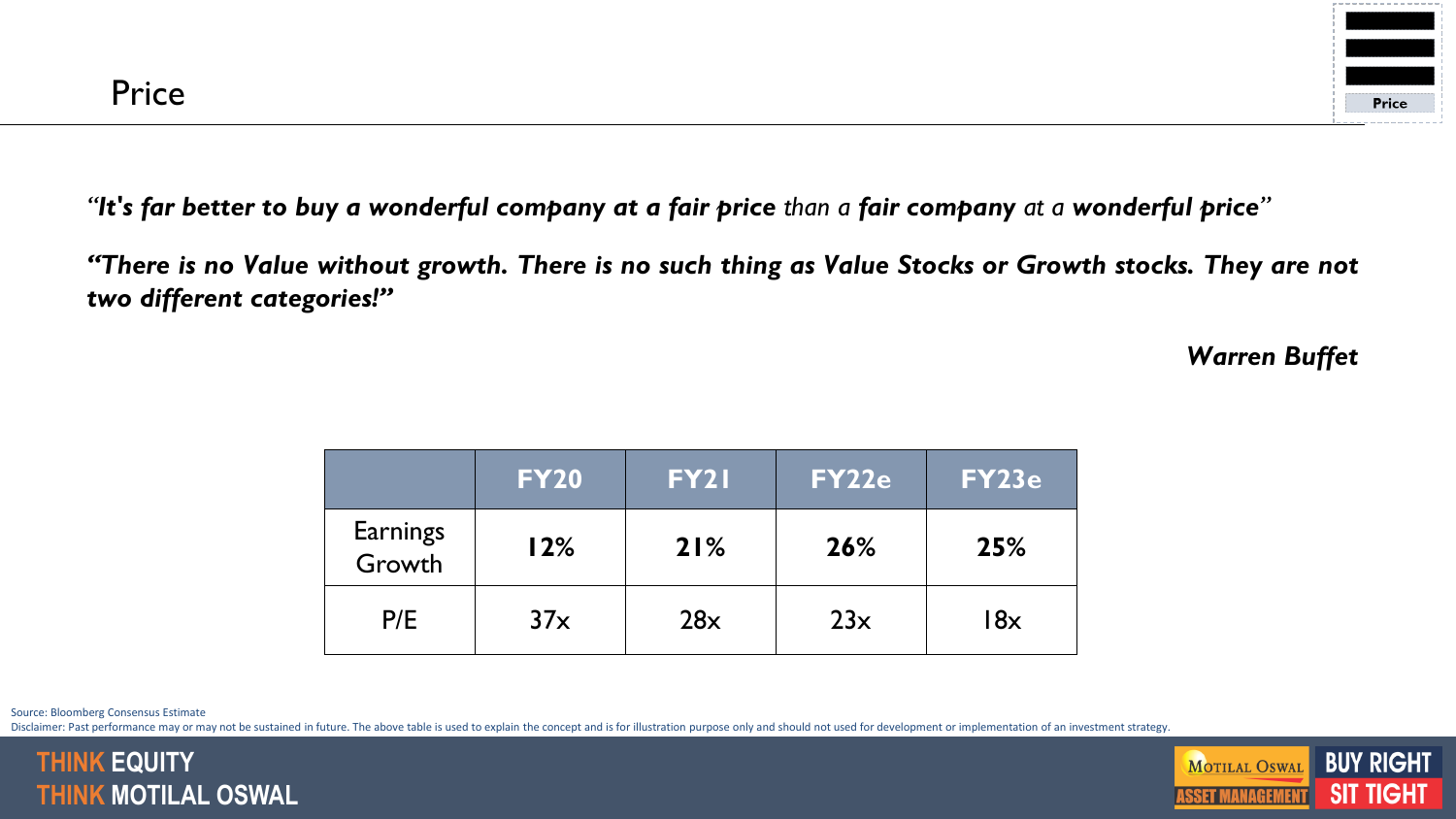# **Portfolio Construct**



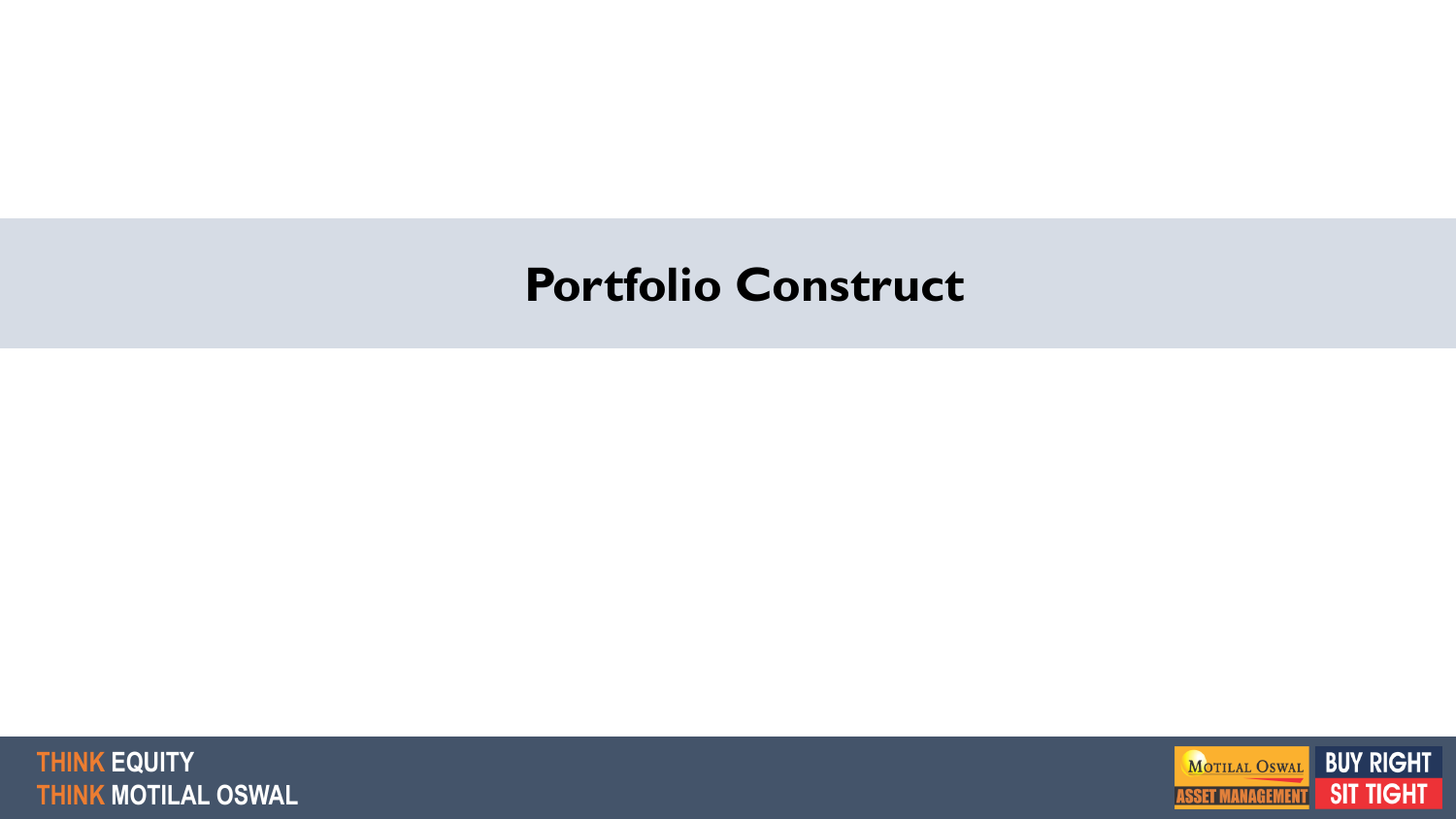### Portfolio construct



| <b>Sector Split</b>           |     |
|-------------------------------|-----|
| Financials (Lenders)          | 37% |
| <b>Insurance</b>              | 14% |
| <b>Health Care</b>            | 6%  |
| Autos                         | 9%  |
| Consumer                      | 10% |
| <b>Telecom and Technology</b> | 11% |

| <b>TOP 10 Stocks</b> | 65% |
|----------------------|-----|
| <b>Active Ratio</b>  | 72% |

#### **Weighted Market Cap at INR 2,15,683 Crores**

Value Strategy Inception Date: 18th Feb 2003; Data as on 30th Nov 2021; Data Source: MOAMC Internal Research; RFR: 7.25%; \*Earnings as of Dec 2020 quarter and market price as on 30th Apr 2021; Source: Capitaline and Intern Please Note: Returns up to I year are absolute & over I year are Compounded Annualized. Returns calculated using Time Weighted Rate of Return (TWRR) at an aggregate strategy level. The performance related information is no related holdings and sector data provided above is for model portfolio. Returns & Portfolio of client may vary vis-à-vis as compared to Investment Approach aggregate level returns due to various factors viz. timing of inve withdrawals, specific client mandates, variation of expenses charged & dividend income. Past performance may or may not be sustained in future and should not be used as a basis for comparison with other investments.



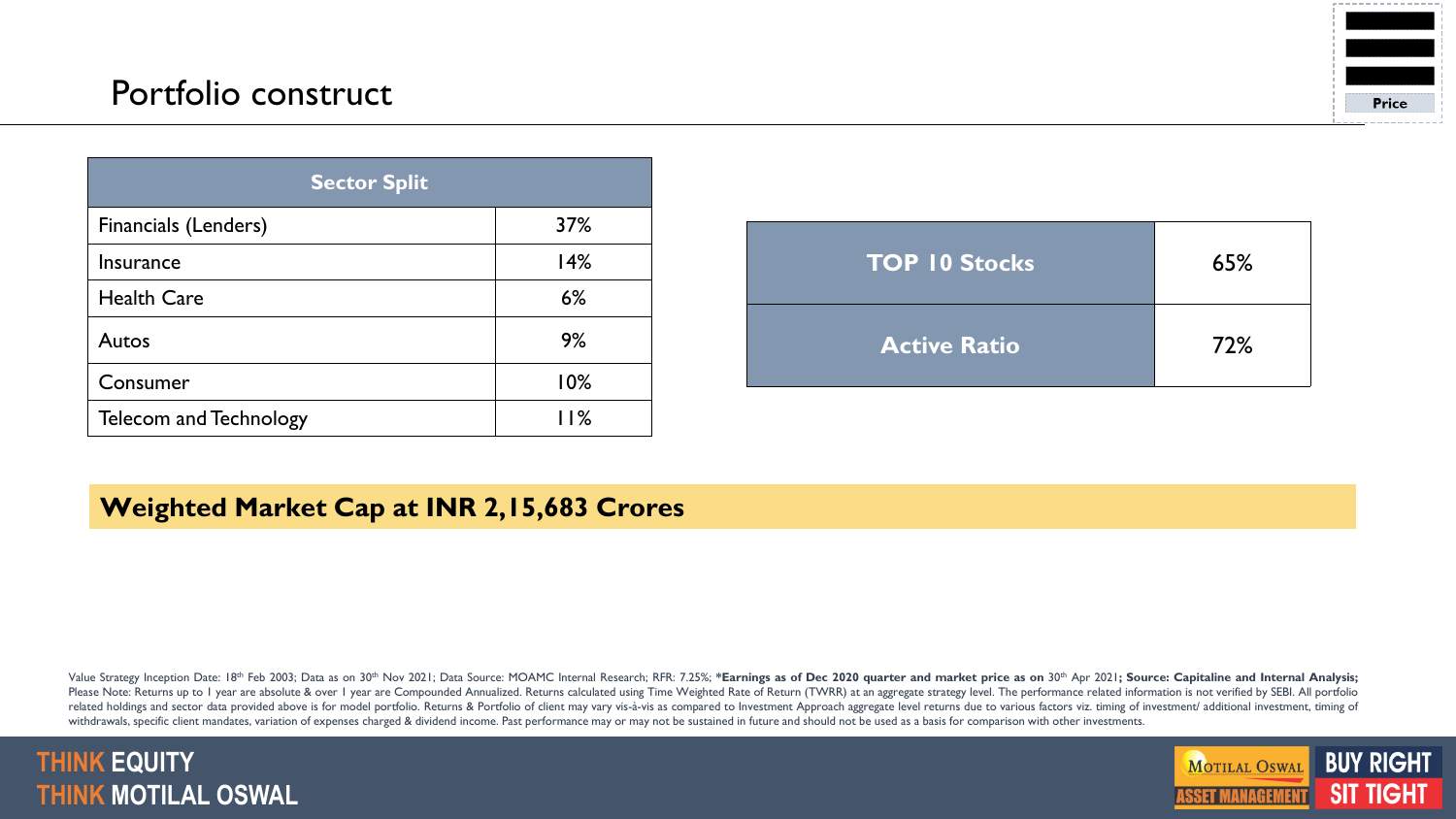### Portfolio Positioning

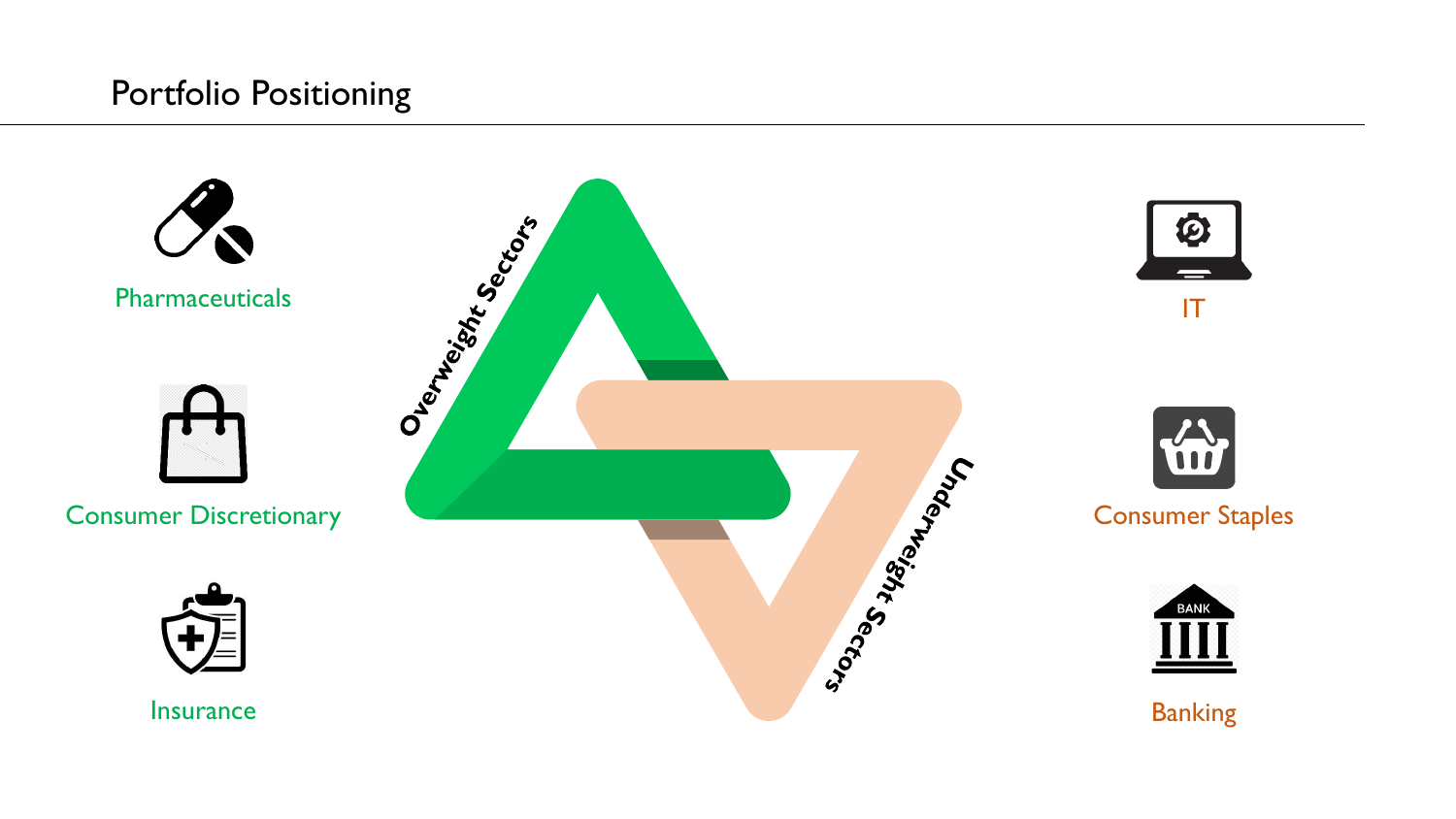# **Portfolio Outlook**



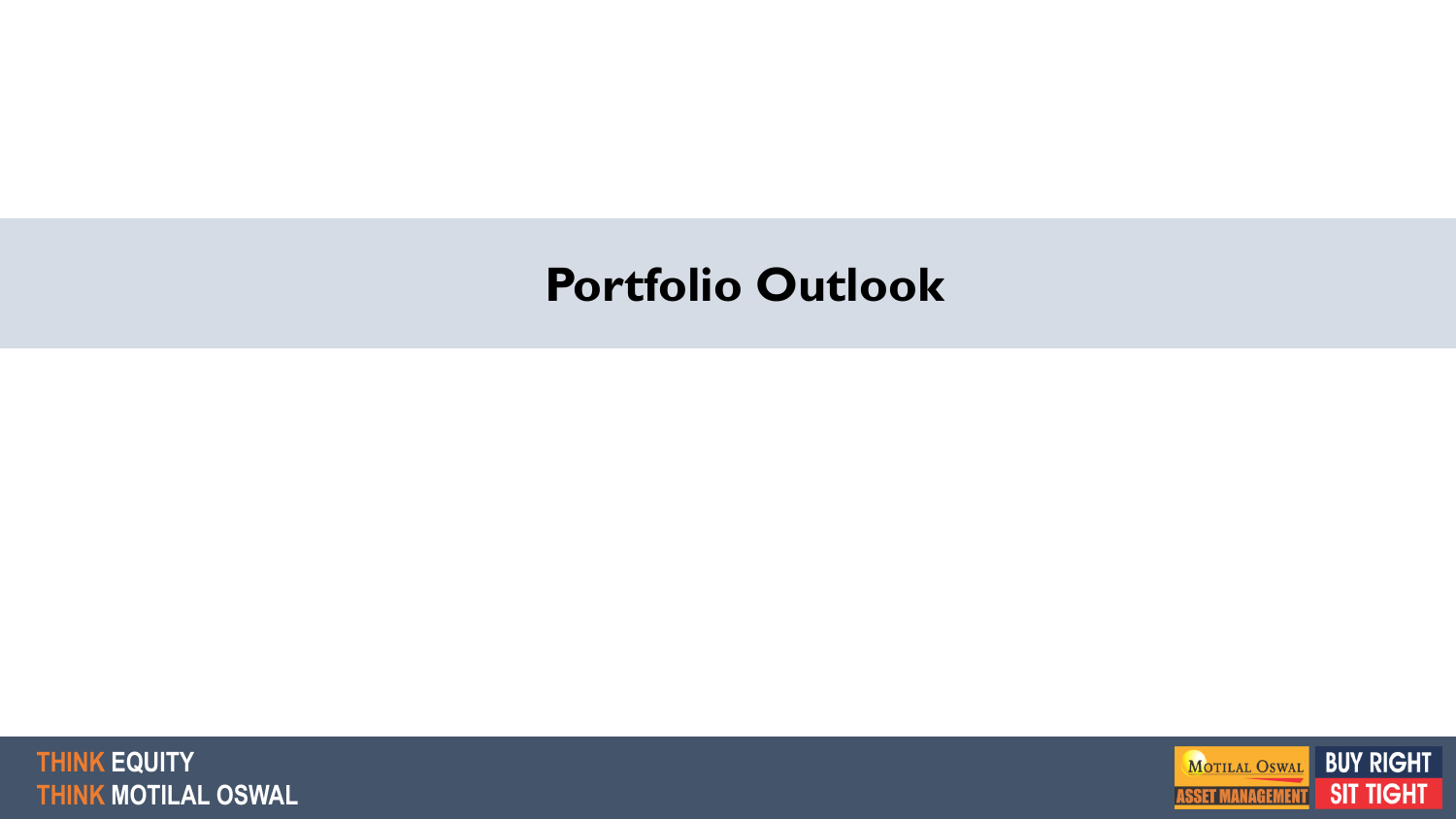### Outlook : Expect 27% Portfolio earnings growth in FY21-FY24

|                 |                                       | Q           | G               | P          |             |             |             |             |
|-----------------|---------------------------------------|-------------|-----------------|------------|-------------|-------------|-------------|-------------|
|                 |                                       | <b>ROE</b>  | <b>EPS CAGR</b> | <b>PEG</b> |             |             | P/E         |             |
| S.No            | <b>Script Names</b>                   | <b>FY24</b> | <b>FY21-24E</b> | 3-year     | <b>FY21</b> | <b>FY22</b> | <b>FY23</b> | <b>FY24</b> |
|                 | <b>ICICI Bank Limited</b>             | 18%         | 26%             | 1.1        | 30          | 23          | 8           | 15          |
| $\overline{2}$  | Max Financial Services Limited        | 20%         | 22%             | 1.0        | 22          | 17          | 4           | 12          |
| $\overline{3}$  | SBI Cards & Payment Services Ltd      | 34%         | 65%             | 1.4        | 91          | 41          | 27          | 20          |
| $\overline{4}$  | <b>HDFC Bank Limited</b>              | 20%         | 18%             | 1.5        | 26          | 23          | 9           | 16          |
| 5 <sup>1</sup>  | Larsen & Toubro Ltd.                  | 8%          | 40%             | 2.0        | 80          | 39          | 33          | 29          |
| $6\overline{6}$ | <b>Bharti Airtel Limited</b>          | 15%         | 164%            | 2.7        | 445         | 110         | 59          | 24          |
| $\overline{7}$  | <b>HCL Technologies Limited</b>       | 28%         | 21%             | 1.2        | 26          | 23          | 9           | 15          |
| 8               | Tube Investments of India Limited     | 24%         | 40%             | 2.9        | $ $   4     | 62          | 49          | 42          |
| 9               | SBI Life Insurance Co. Ltd.           | 24%         | 30%             | 0.8        | 23          | 17          | 4           | 10          |
| $\overline{10}$ | Home First Finance Company India Ltd. | 14%         | 34%             | 2.1        | 74          | 54          | 39          | 30          |
|                 |                                       |             |                 |            |             |             |             |             |
|                 | <b>PORTFOLIO</b>                      | 19%         | 27%             | 1.3        | 36          | 27          | 21          | 18          |

Source: MOAMC Internal. Disclaimer: The above table is an illustration of a stated example and not actual performance of any scheme. the above is for representation purpose only and should not used for development or implementation of an investment strategy. Past performance may or may not be sustained in future.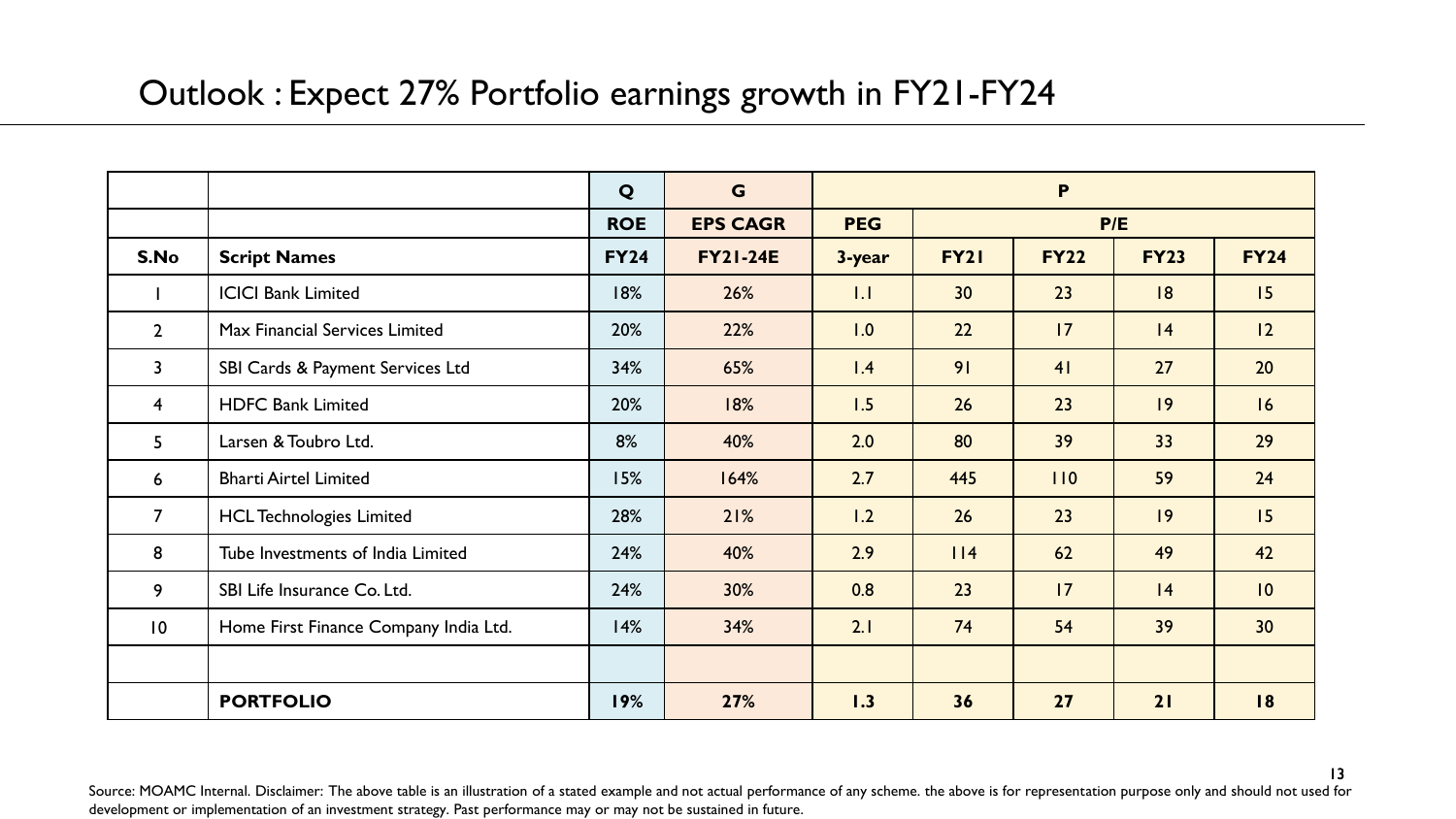### Portfolio Quants: Value is far superior compared to Nifty 50



Source: MOAMC Internal. Disclaimer: The above table is an illustration of a stated example and not actual performance of any scheme. the above is for representation purpose only and should not used for development or implementation of an investment strategy. Past performance may or may not be sustained in future.

#### **THINK EQUITY THINK MOTILAL OSWAL**

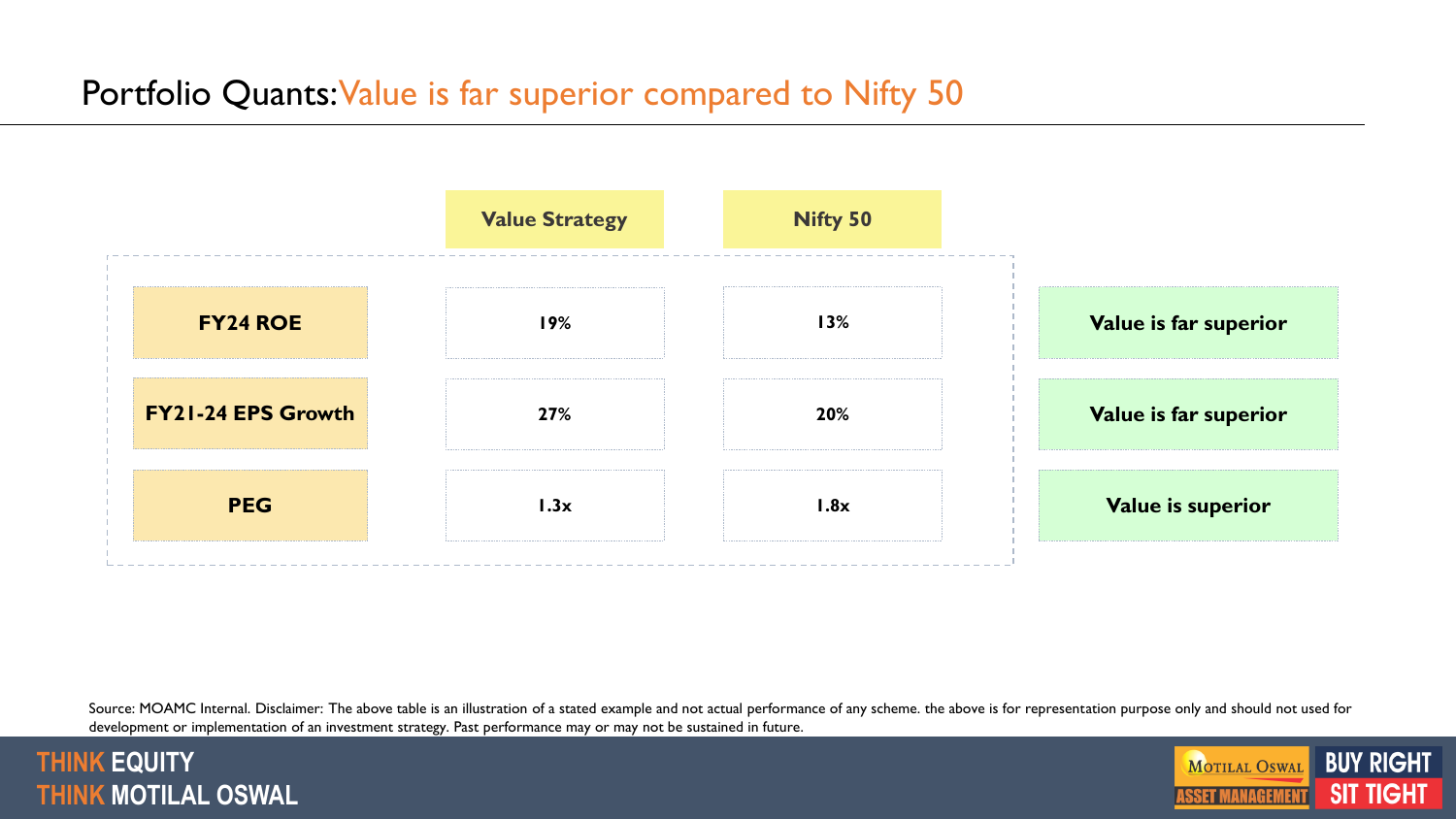### Portfolio Earnings Performance

|                                | QIFY20 | Q2FY20 | Q3FY20 | <b>Q4 FY20</b> | QIFY21 | Q2FY21 | Q3FY21 | Q4FY21 | Q1FY22 |
|--------------------------------|--------|--------|--------|----------------|--------|--------|--------|--------|--------|
| Value<br>Portfolio<br>Earnings | 22%    | 25%    | 20%    | $-6%$          | $-14%$ | 26%    | 28%    | 83%    | 73%    |
| Nifty<br>Earnings              | 11%    | $-1%$  | 12%    | $-20%$         | $-25%$ | 20%    | 8%     | 76%    | 101%   |



- On earnings basis , the strategy has outperformed the index in 7 out of last 8 quarters
- Earnings underperformance in the last quarter was due to deep cyclicals which is expected to be transient
- On a cumulative basis of economic value of the portfolio we should have outperformed by ~2x. However, we have underperformed by 9%. This is an anomaly which will get corrected with time

Source: MOAMC Internal. Disclaimer: The above table is an illustration of a stated example and not actual performance of any scheme. the above is for representation purpose only and should not used for development or implementation of an investment strategy. Past performance may or may not be sustained in future.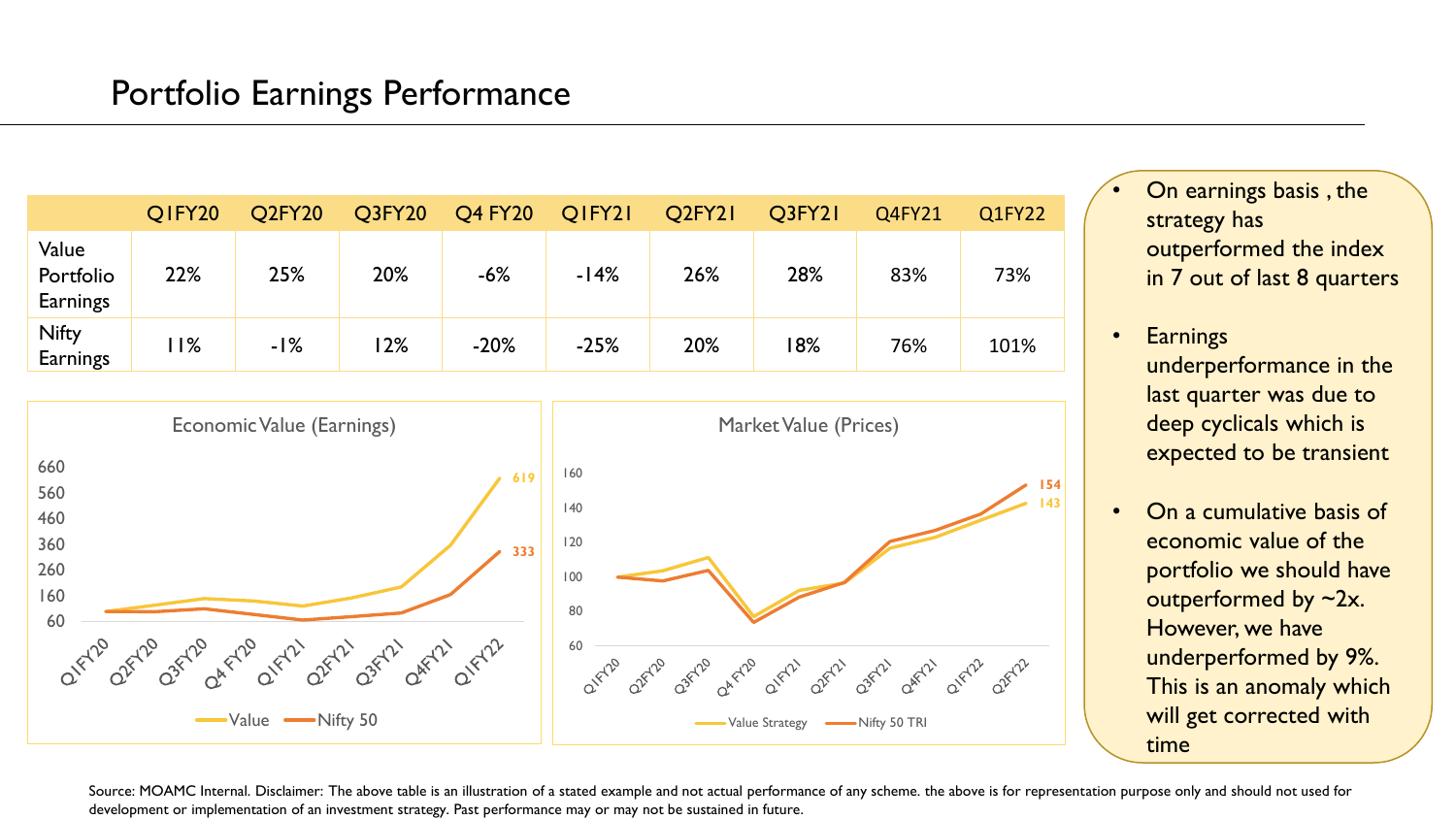# **Performance**



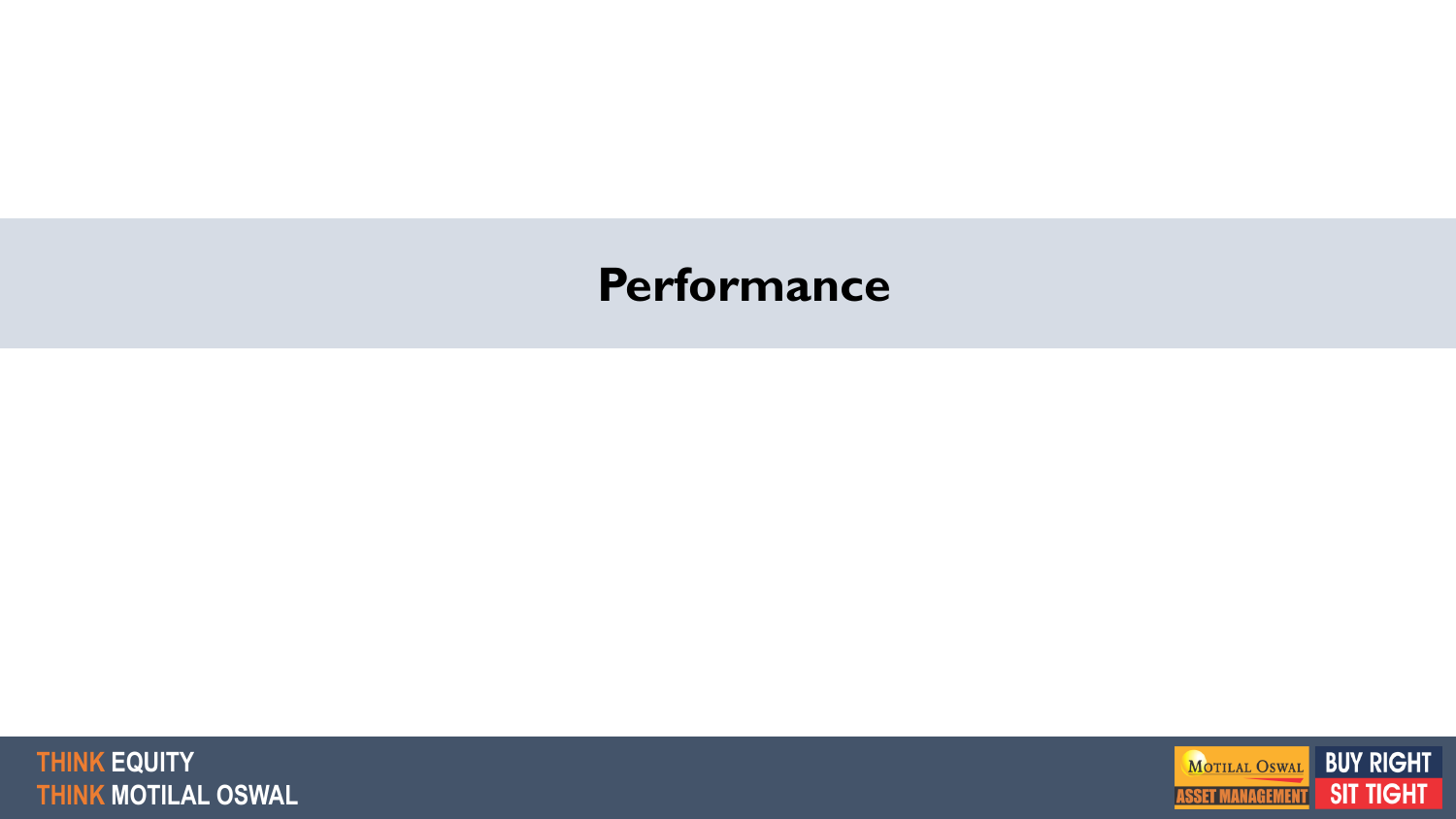|                             | CY18    | CY19  | <b>CY20</b> | CY21TD* | <b>Since Inception</b> |
|-----------------------------|---------|-------|-------------|---------|------------------------|
| Value (Including Dividends) | $-4.8%$ | 21.6% | 4.8%        | 21.6%   | 20.0%                  |
| Nifty (Total Returns)       | 4.6%    | 13.5% | 16.1%       | 22.9%   | 17.5%                  |
| <b>Alpha</b>                | $-9.5$  | 8.1%  | $-11.4$     | $-1.3%$ | 2.5%                   |



Value Strategy Inception Date: 18th Feb 2003; Data as on 30th Nov 2021; Data Source: MOAMC Internal Research; RFR: 7.25%; \*Earnings as of Dec 2020 quarter and market price as on 30th Apr 2021; Source: Capitaline and Intern Please Note: Returns up to I year are absolute & over I year are Compounded Annualized. Returns calculated using Time Weighted Rate of Return (TWRR) at an aggregate strategy level. The performance related information is no related holdings and sector data provided above is for model portfolio. Returns & Portfolio of client may vary vis-à-vis as compared to Investment Approach aggregate level returns due to various factors viz. timing of inve withdrawals, specific client mandates, variation of expenses charged & dividend income. Past performance may or may not be sustained in future and should not be used as a basis for comparison with other investments.

#### <sup>18</sup> **THINK EQUITY THINK MOTILAL OSWAL**

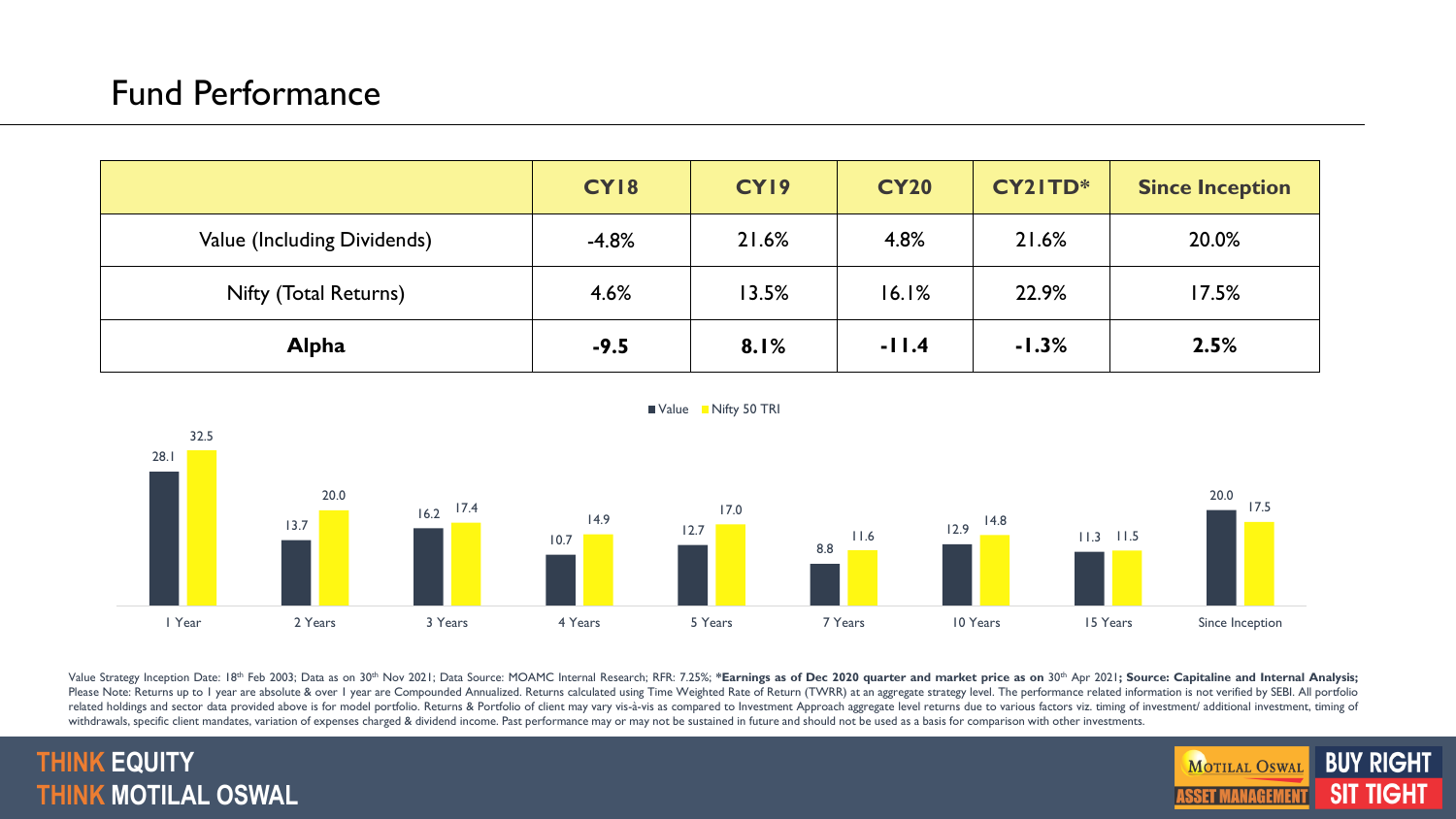### Unbroken positive 5-yr rolling returns till Mar-20

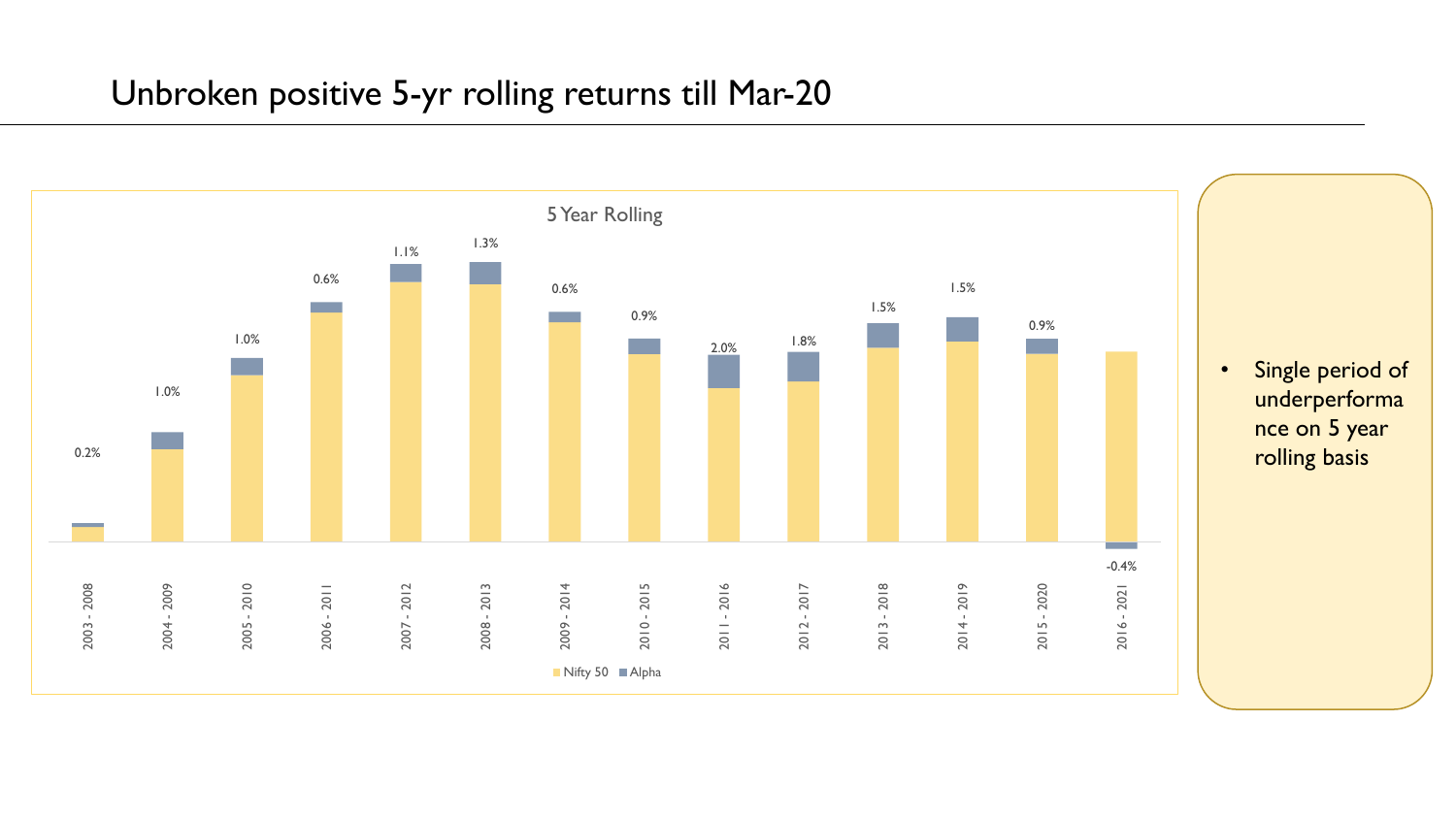



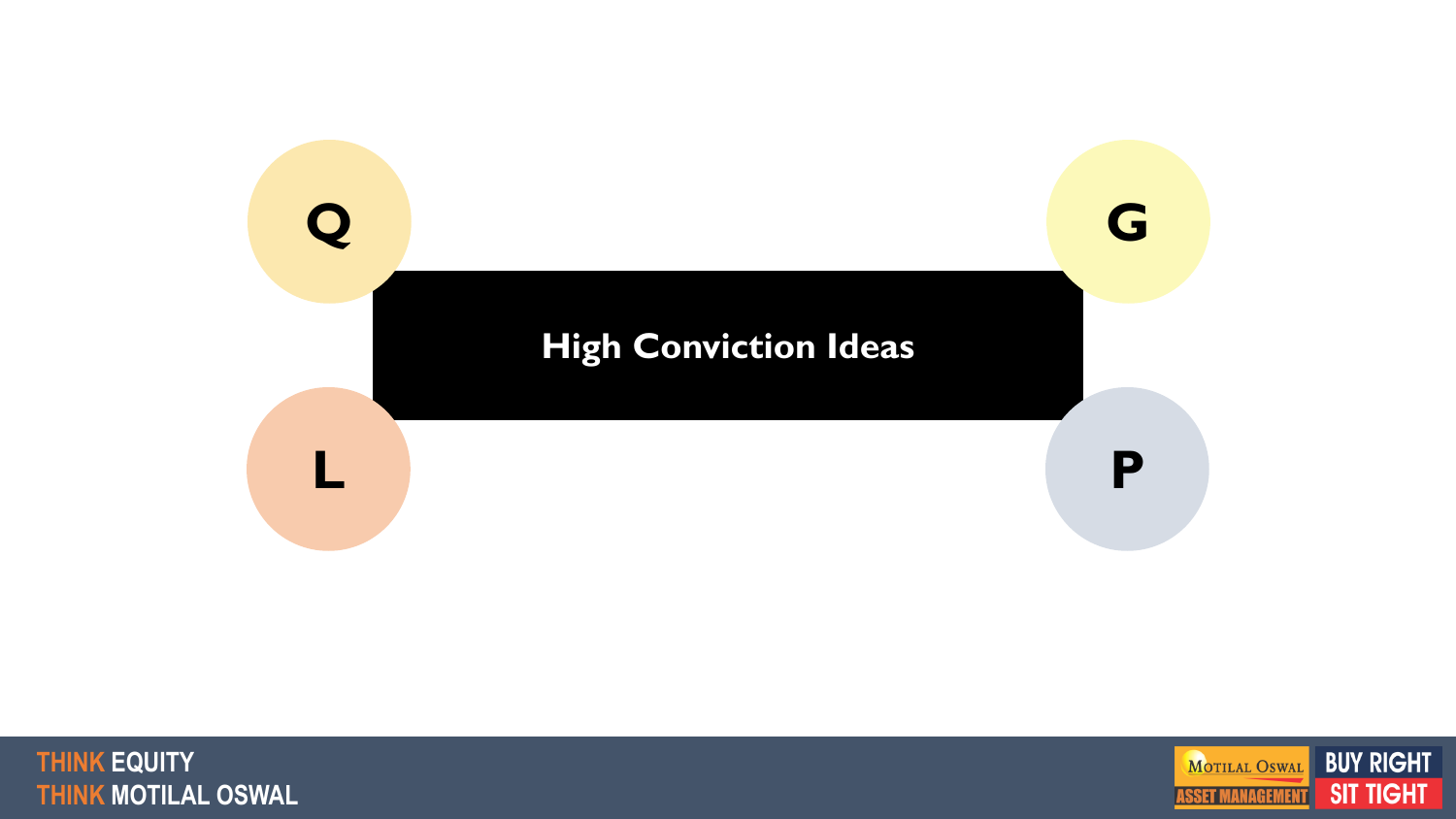## **ICICI BANK**

| Best man at the helm in<br>what was always a good<br>franchise | ICICI Bank under the leadership of Mr Sandeep Bakhshi; in our view should be a<br>very different bank than in the past. All our checks suggest a clear focus on 'risk'; in<br>what's already a good liability franchise (45%+ CASA).     |
|----------------------------------------------------------------|------------------------------------------------------------------------------------------------------------------------------------------------------------------------------------------------------------------------------------------|
| Significant value creation in<br><b>subsidiaries</b>           | ICICI Prudential Life Insurance Company, ICICI Securities, ICICI Lombard General<br>Insurance Company; have already been listed on the bourses; while we expect ICICI<br>Prudential Asset Management to list in the next 12-24 months    |
| <b>Strong growth outlook</b>                                   | We expect ICICI Bank to report 40% PAT CAGR over next 3 years time; taking its<br>RoE from mid-single digit to $\sim$ 14%-15% levels.                                                                                                    |
| Re-rating to be gradual                                        | Ex-subsidiary valuation; ICICI Bank trades at a P/B of 1x; which is at a substantial<br>discount to intrinsic value; given our expectation of steady-state 16-18% RoEs. We<br>believe as the bank delivers; it should re-rate gradually. |

Disclaimer: Investors are requested to note that as a manager to the products of various business segments offered by Motilal Oswal Asset Management Company (MOAMC) or its associates has financial interest in the stocks mentioned herein. MOAMC or its associates did not receive any compensation from or other benefits from the subject company/ies whose stocks are mentioned herein or from a third party in connection with the same

#### **THINK EQUITY AND RESIDENT REPORT OF A SERVICE OF A SERVICE OF A SERVICE OF A SERVICE OF A SERVICE OF A SERVICE** stocks may or may not be part of our portfolio/strategy/ schemes. Past performance may or may not be sustained in future Private and Confidential <sup>18</sup> **THINK EQUITY THINK MOTILAL OSWAL**

1



**WEIGHT: 12%**

**PORTFOLIO**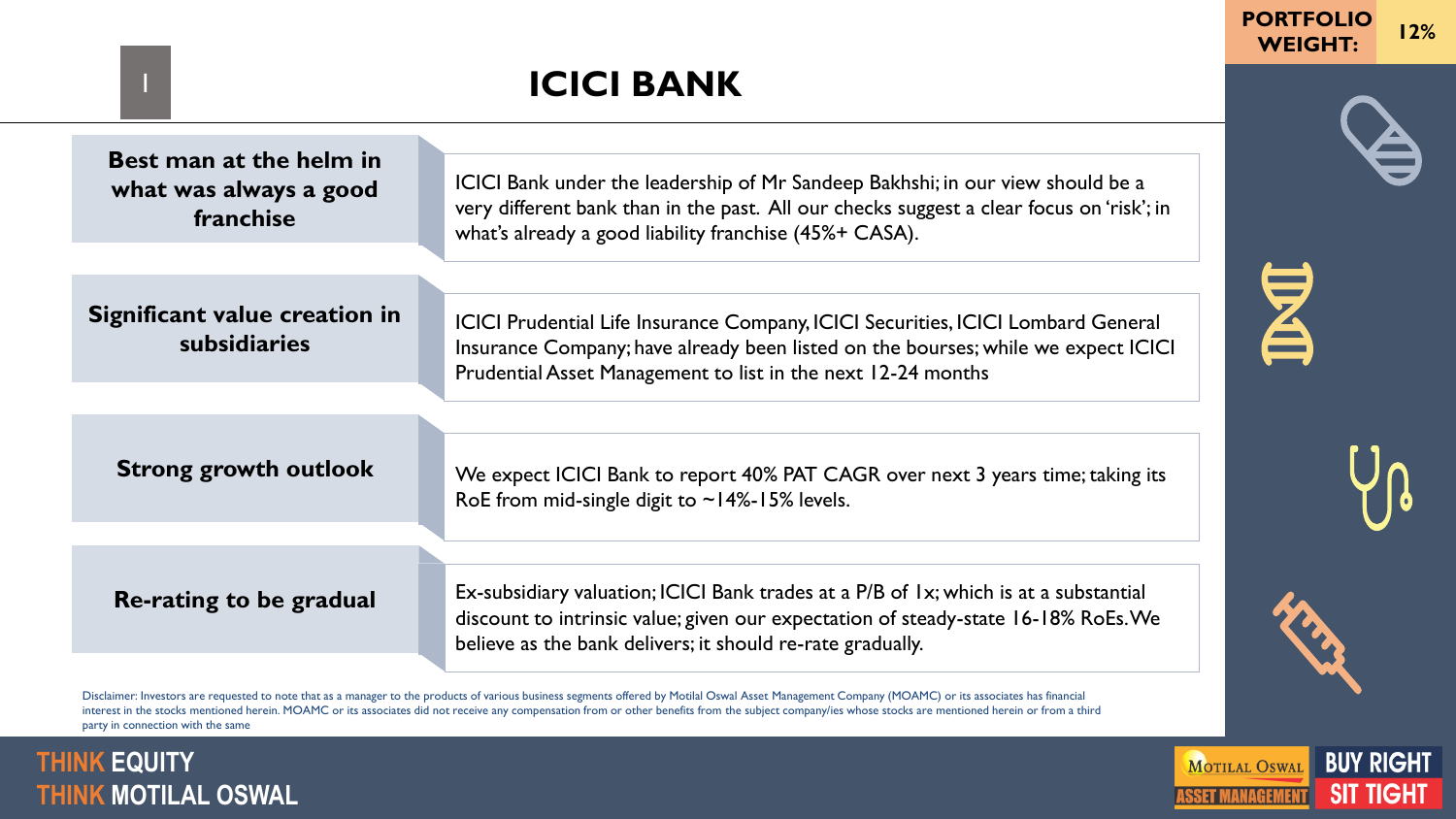## **MAX FINANCIALS**

| <b>Strong underlying insurance</b> | With best in class metrics (20%+ VNB Margins, 20% RoEVs) and growth track record                      |
|------------------------------------|-------------------------------------------------------------------------------------------------------|
| <b>business</b>                    | $(20% + EV$ compounding).                                                                             |
| Axis Bank overhang on              | Axis Bank emerging as the single largest shareholder with 18% stake, subject to                       |
| verge of resolution                | regulatory approvals.                                                                                 |
| Holdco structure to collapse       | Expect Max Life shares to be listed in the next 12-18 months.                                         |
| <b>Attractively valued</b>         | Max is at 15x EVOP v/s 35x for HDFC Life, despite business metrics and growth<br>being quite similar. |

Disclaimer: Investors are requested to note that as a manager to the products of various business segments offered by Motilal Oswal Asset Management Company (MOAMC) or its associates has financial interest in the stocks mentioned herein. MOAMC or its associates did not receive any compensation from or other benefits from the subject company/ies whose stocks are mentioned herein or from a third party in connection with the same

#### **THINK EQUITY AND RESIDENT REPORT OF A SERVICE OF A SERVICE OF A SERVICE OF A SERVICE OF A SERVICE OF A SERVICE** stocks may or may not be part of our portfolio/strategy/ schemes. Past performance may or may not be sustained in future Private and Confidential <sup>18</sup> **THINK EQUITY THINK MOTILAL OSWAL**



**PORTFOLIO** 

E

2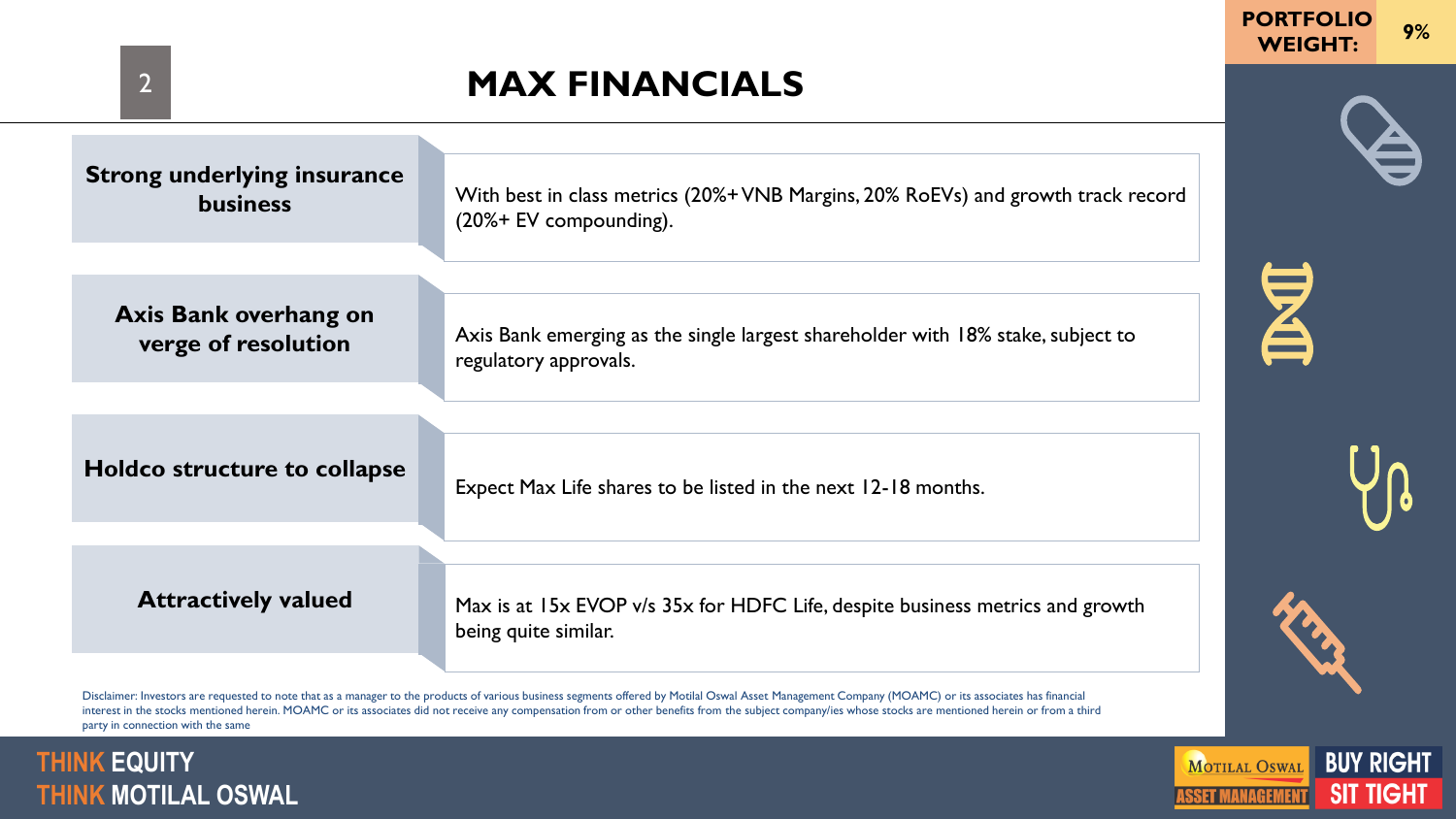### **HDFC Bank** 3 **Multi-decade track record** Stellar track record of minimum 16% RoE and minimum 19% growth in any given year over the last 20 years; despite multiple corporate and retail cycles over these years KI **Strong liability franchise** 42% CASA, 5.0% cost of funds; on the asset side equal mix between corporate and retail assets which provides the right flexibility to maneuverer growth / risk **Beneficiary of transition to**  digital **Virtual RM** platform; automated digital lending, through which cost to income has declined from 45% to 39% over last 3 years • Smooth transition in CEO from Mr Aditya Puri to Mr Sashidhar Jagdishan; **Smooth CEO transition;**  internal leader taking charge bodes well to maintain culture and franchise **Attractively valued** continuity. • The bank is trading at 2.9x TTM P/B. Prospects of 20%+ growth / 18% RoE.

Disclaimer: Investors are requested to note that as a manager to the products of various business segments offered by Motilal Oswal Asset Management Company (MOAMC) or its associates has financial interest in the stocks mentioned herein. MOAMC or its associates did not receive any compensation from or other benefits from the subject company/ies whose stocks are mentioned herein or from a third party in connection with the same

#### <u>i inin Ewull isabel ay karatan isang karatang karatang nagarang karatang nagarang karatang karatang karatang k</u> stocks may or may not be part of our portfolio/strategy/ schemes. Past performance may or may not be sustained in future Private and Confidential <sup>18</sup> **THINK EQUITY THINK MOTILAL OSWAL**



**WEIGHT: 6%**

**PORTFOLIO**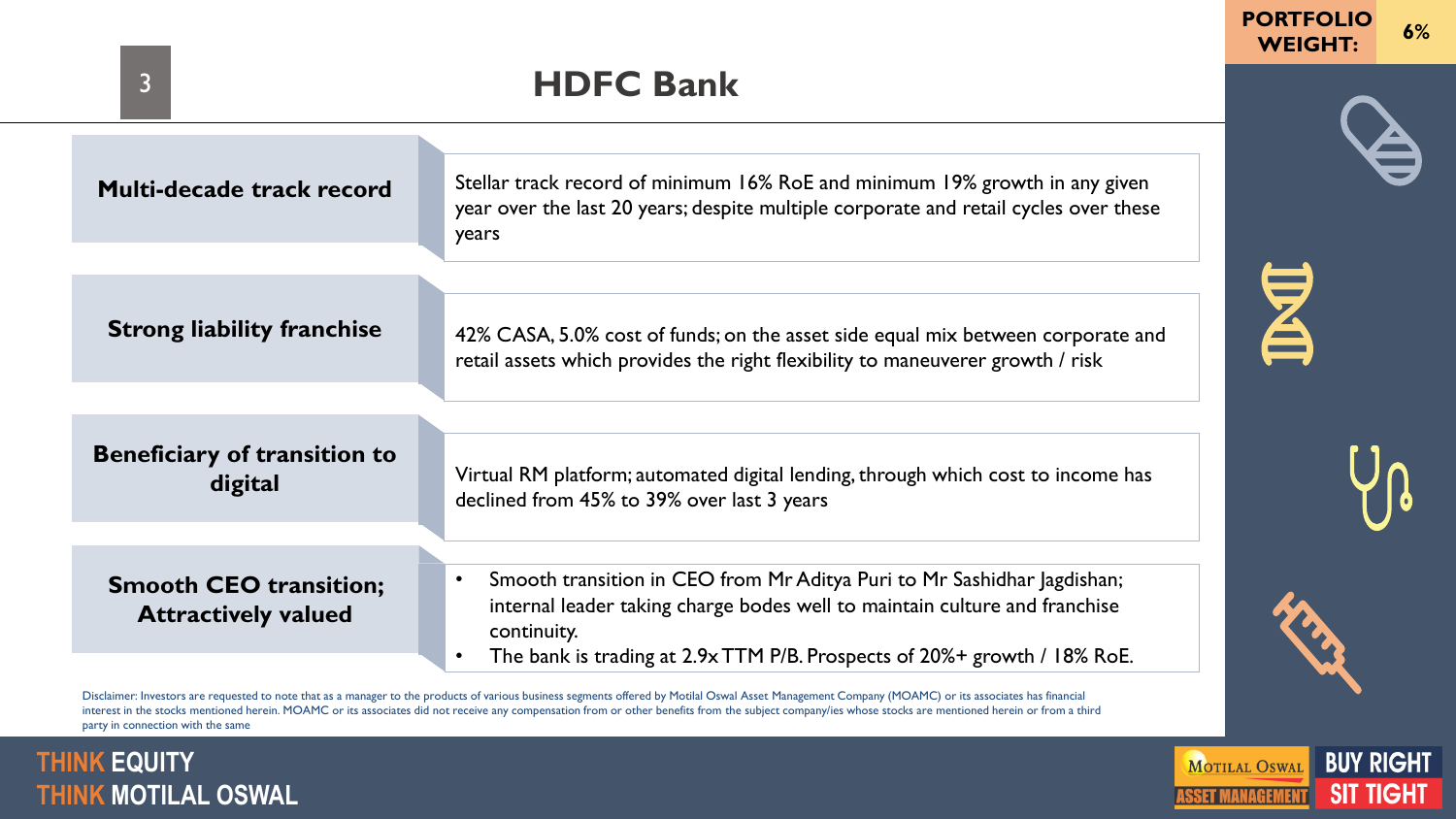| <b>Promoter owned –</b><br><b>Professionally run</b>             | New CEO was well empowered and consequently had taken hard steps to re-shape<br>the business to become fitter, profitable and more predictable. Margins have moved<br>from 20% to 25% in 2 years and RoE from 11% to 16%.                                   |
|------------------------------------------------------------------|-------------------------------------------------------------------------------------------------------------------------------------------------------------------------------------------------------------------------------------------------------------|
|                                                                  |                                                                                                                                                                                                                                                             |
| <b>Strong R&amp;D capability</b>                                 | With a strong R&D lineage, higher productivity focus with lower product<br>concentration have led to lower volatility in performance.                                                                                                                       |
|                                                                  |                                                                                                                                                                                                                                                             |
| <b>Leadership positioning</b><br>strengthening across<br>markets | With the existing dominant presence in US, two emerging geographies where they<br>will be gaining dominance in future viz India and China. This would happen in<br>conjunction with expanding therapy menus viz Injectibles                                 |
|                                                                  |                                                                                                                                                                                                                                                             |
| <b>Growth Mindset</b>                                            | High quality growth and well governed business available at reasonable valuations of<br>$\sim$ 30x P/E with 17% RoCE for FY21. Their aspiration to be the most productive<br>pharma company in India alongwith being the Top 5 player in Domestic market is |
|                                                                  | setting up the company nicely for the next few years as well                                                                                                                                                                                                |

Disclaimer: Investors are requested to note that as a manager to the products of various business segments offered by Motilal Oswal Asset Management Company (MOAMC) or its associates has financial interest in the stocks mentioned herein. MOAMC or its associates did not receive any compensation from or other benefits from the subject company/ies whose stocks are mentioned herein or from a third party in connection with the same

#### **THINK EQUITY AND RESIDENT CONTROL** stocks may or may not be part of our portfolio/strategy/ schemes. Past performance may or may not be sustained in future Private and Confidential <sup>18</sup> **THINK EQUITY THINK MOTILAL OSWAL**

4



**PORTFOLIO**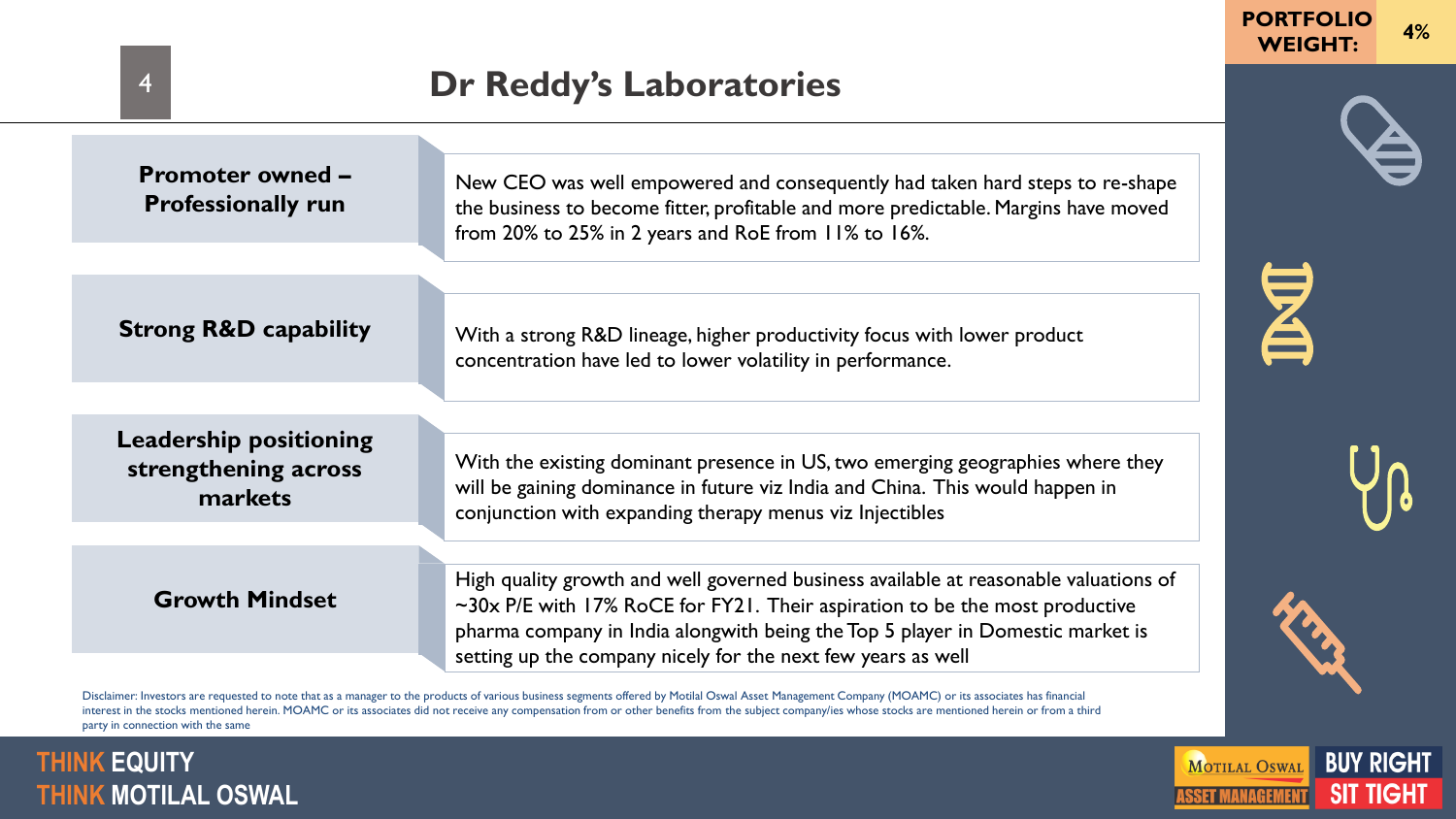## **HINDUSTAN UNILEVER**

| <b>Lowered competition</b><br>intensity     | Over the last 4-5 years, competition intensity has decreased in the FMCG space in<br>India. This has increased margins for all players in the market. It is likely to continue<br>over the next few years.                                                |
|---------------------------------------------|-----------------------------------------------------------------------------------------------------------------------------------------------------------------------------------------------------------------------------------------------------------|
| Increased exposure to Food<br>and Beverages | With the acquisition of Glaxosmithkline Consumer Healthcare, F&B revenue<br>contribution to the portfolio in the previous financial year is likely to have been<br>$\sim$ 35%. Additionally, the F&B market in India is larger than the home care market. |
| Larger players poised to<br>benefit         | In the current environment, along with themes such as the formalization of the<br>economy continuing to play out, a large market player with a strong balance sheet,<br>control on distribution and supply chain is likely to benefit.                    |
| <b>Strong quarterly results</b>             | HUL has beaten earnings expectations over the last quarter and has been using this<br>period to expand market share.                                                                                                                                      |

Disclaimer: Investors are requested to note that as a manager to the products of various business segments offered by Motilal Oswal Asset Management Company (MOAMC) or its associates has financial interest in the stocks mentioned herein. MOAMC or its associates did not receive any compensation from or other benefits from the subject company/ies whose stocks are mentioned herein or from a third party in connection with the same

#### **THINK EQUITY AND RESIDENT CONTROL** stocks may or may not be part of our portfolio/strategy/ schemes. Past performance may or may not be sustained in future Private and Confidential <sup>18</sup> **THINK EQUITY THINK MOTILAL OSWAL**



**PORTFOLIO** 

区

5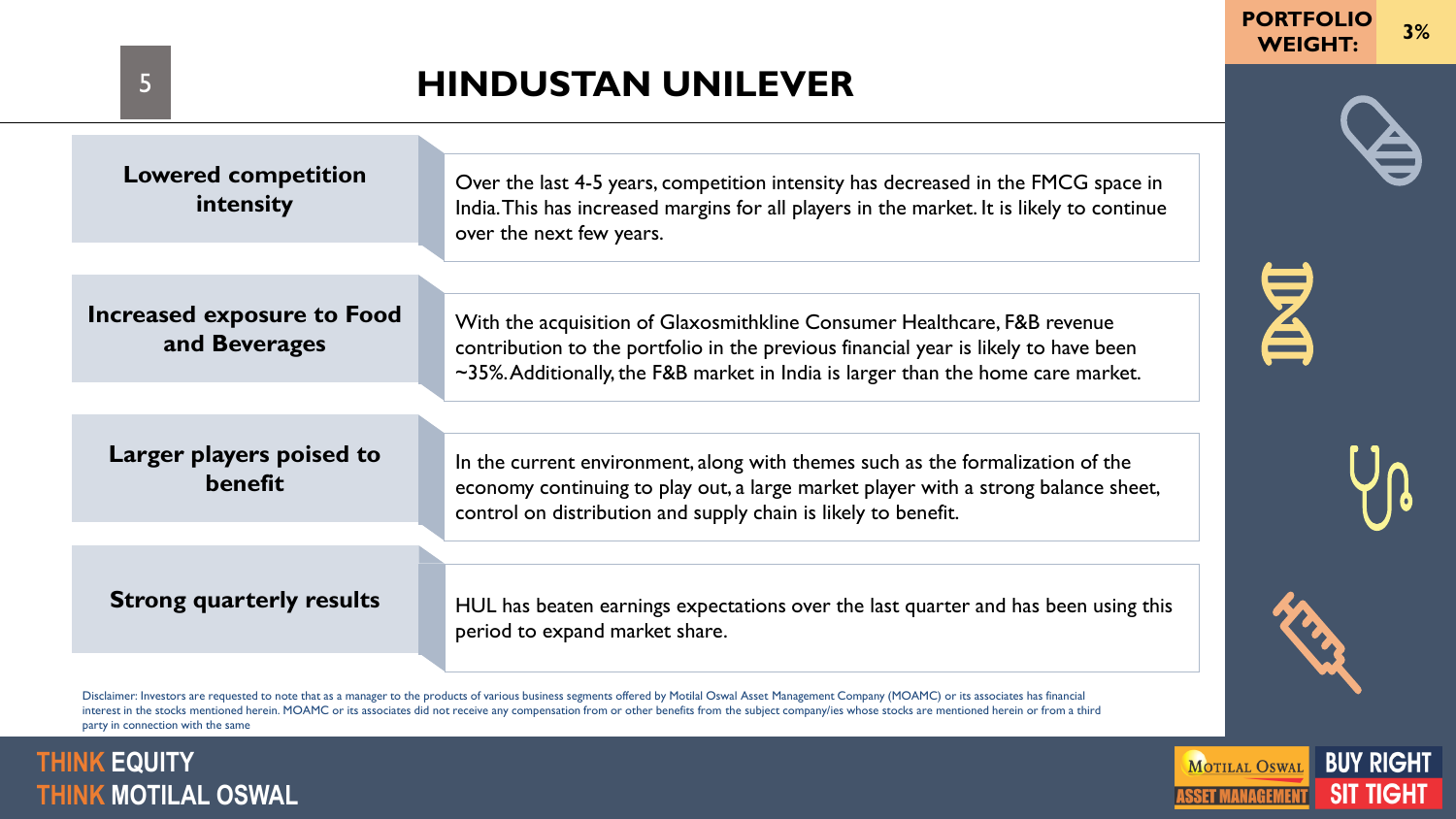### Thought leader



**Raamdeo Agrawal Chairman, MOFSL**

- Raamdeo Agrawal is the Co-Founder of Motilal Oswal Financial Services Limited (MOFSL).
- As Chairman of Motilal Oswal Asset Management Company, he has been instrumental in evolving the investment management philosophy and framework.
- He is on the National Committee on Capital Markets of the Confederation of Indian Industry (CII), and is the recipient of "Rashtriya Samman Patra" awarded by the Government of India.
- He has also featured on 'Wizards of Dalal Street' on CNBC. Research and stock-picking are his passions which are reflected in the book "Corporate Numbers Game" that he co-authored in 1986 along with Ram K Piparia.
- He has also authored the Art ofWealth Creation, that compiles insights from 21 years of his Annual 'Wealth Creation Studies'.
- Raamdeo Agrawal is an Associate of Institute of Chartered Accountants of India.



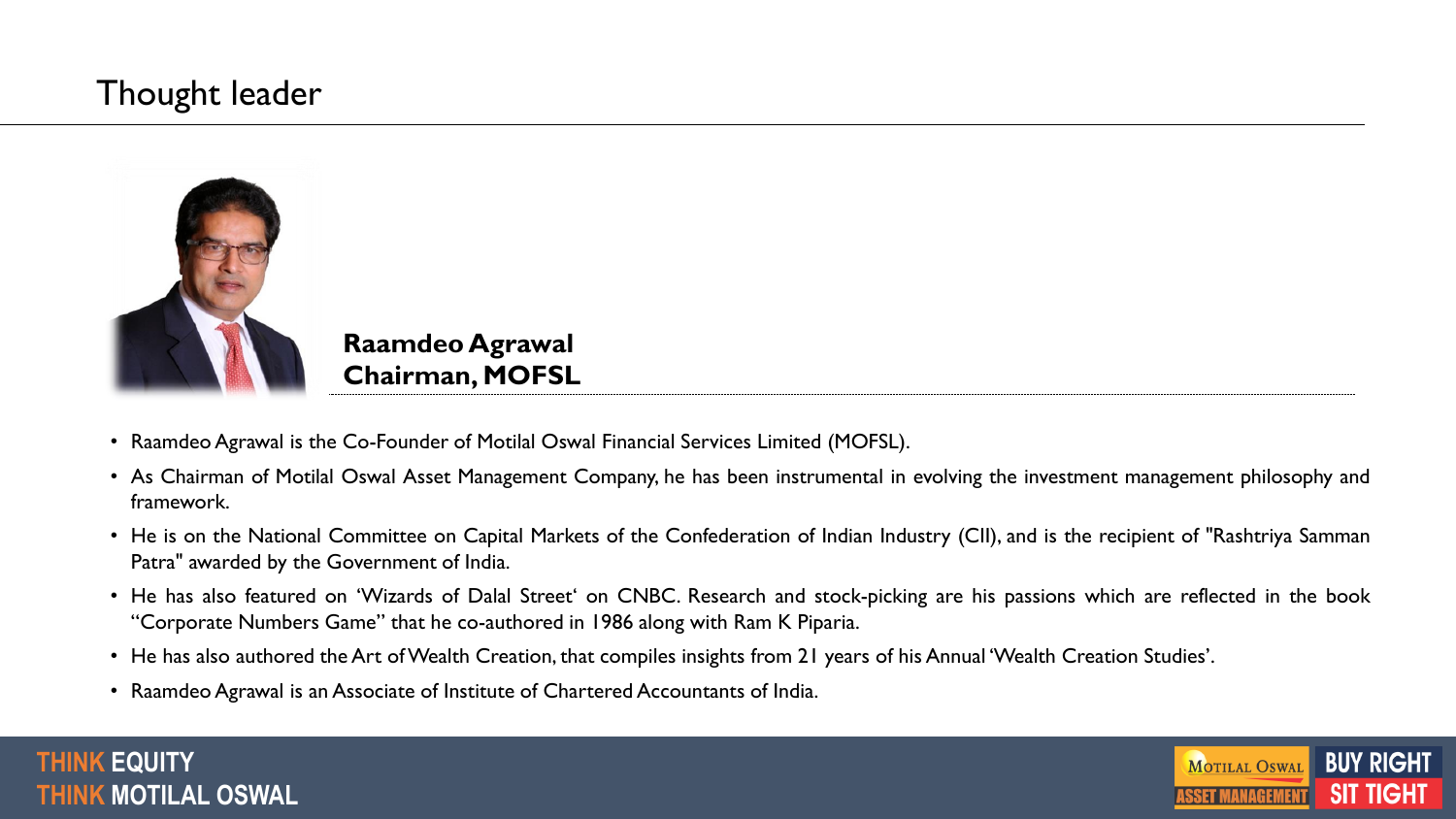### Fund management team



#### **Shrey Loonker**

- Shrey has been managing our PMS Strategy since August 2017.
- He has 14 years of overall experience in equity research and fund management.
- Before joining Motilal Oswal AMC, he was associated for 11 years with Nippon India MF and last as Fund Manager – Banking Fund. He has also worked with Ernst & Young.
- Shrey is a qualified Chartered Accountant (CA) and a Chartered Financial Analyst (CFA) from CFA Institute, USA.



#### **Susmit Patodia**

- Susmit has been co-managing our PMS Strategy since February 2019.
- He has an overall experience of 13 years in equity markets, with close to 10 years with Motilal Oswal Group.
- His previous stints were with Accenture where he worked as a Management Consultant across industries. He has also worked with Franklin TempletonAMC.
- Susmit has a Post Graduate Diploma in Management from IIM Bangalore (MBA).



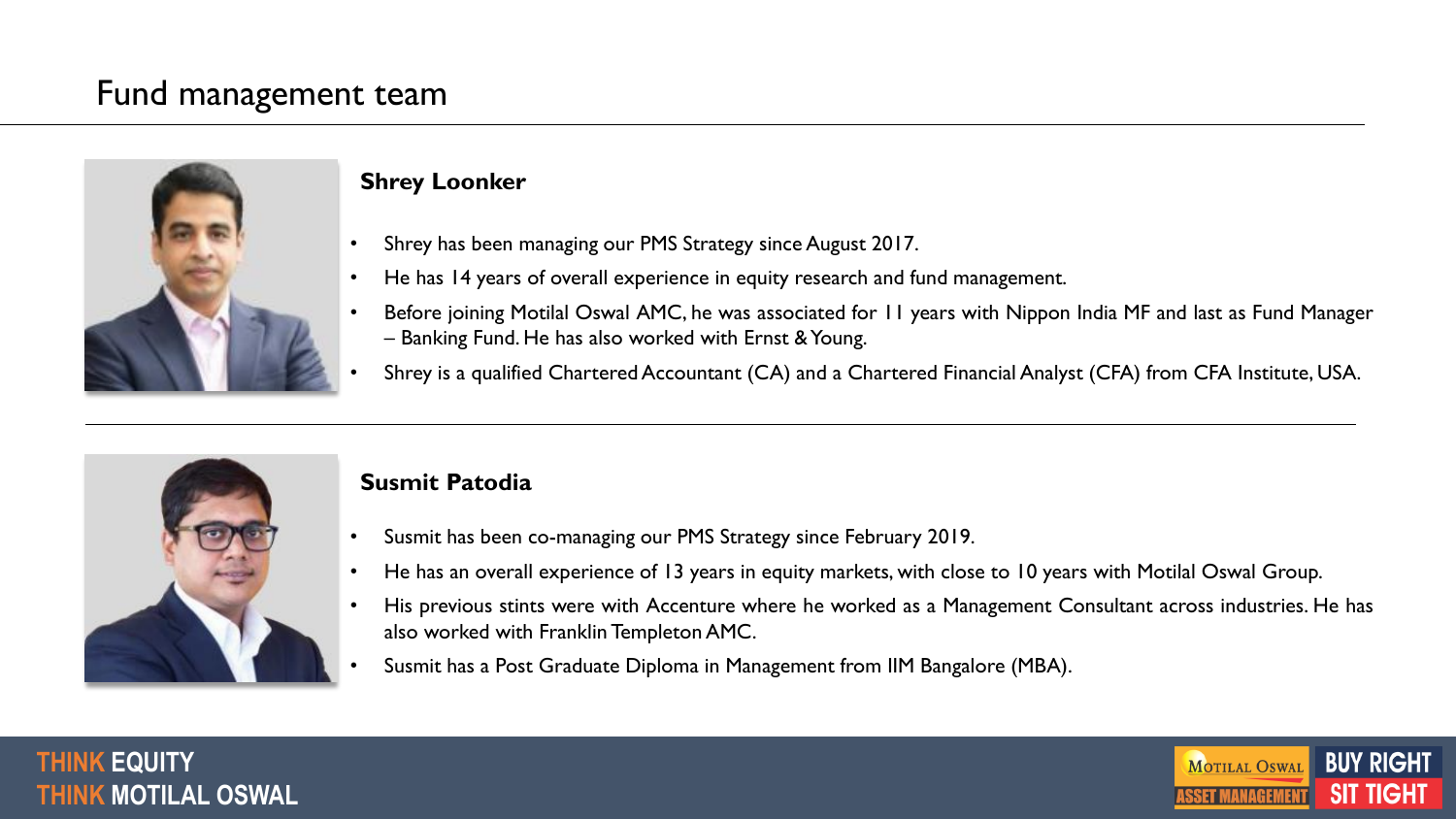### Disclaimer

This presentation has been prepared and issued on the basis of internal data, publicly available information and other sources believed to be reliable. The information contained in this document is for general purposes only and not a complete disclosure of every material fact and terms and conditions. The information / data herein alone is not sufficient and shouldn't be used for the development or implementation of an investment strategy. It should not be construed as investment advice to any party.

All opinions, figures, charts/graphs, estimates and data included in this presentation are as on date and are subject to change without notice. The statements contained herein may include statements of future expectations and other forward-looking statements that are based on our current views and assumptions and involve known and unknown risks and uncertainties that could cause actual results, performance or events to differ materially from those expressed or implied in such statements. Readers shall be fully responsible / liable for any decision taken on the basis of this presentation. Investments in Securities are subject to market and other risks and there is no assurance or guarantee that the objectives of any of the Schemes will be achieved.The scheme may not be suited to all categories of investors.

The material is based upon information that we consider reliable, but we do not represent that it is accurate or complete, and it should not be relied upon as such. Opinions, if any, expressed are our opinions as of the date of appearing on this material only. While we endeavor to update on a reasonable basis the information discussed in this material, there may be regulatory, compliance, or other reasons that prevent us from doing so. Recipient shall understand that the aforementioned statements cannot disclose all the risks and characteristics. The recipient is requested to take into consideration all the risk factors including their financial condition, suitability to risk return, etc. and take professional advice before investing.

As with any investment in securities, the Value of the portfolio under management may go up or down depending on the various factors and forces affecting the capital market.

This document is not for public distribution and has been furnished solely for information and must not be reproduced or redistributed to any other person. Persons into whose possession this document may come are required to observe these restrictions.

Investment in Securities is subject to market and other risks and there is no assurance or guarantee that the objectives of any of the Schemes of Alternative Investment Funds will be achieved. Please read Private Placement Memorandum of Motilal Oswal Business Advantage Fund – Series II carefully before investing.

#### <sup>18</sup> **THINK EQUITY THINK MOTILAL OSWAL**